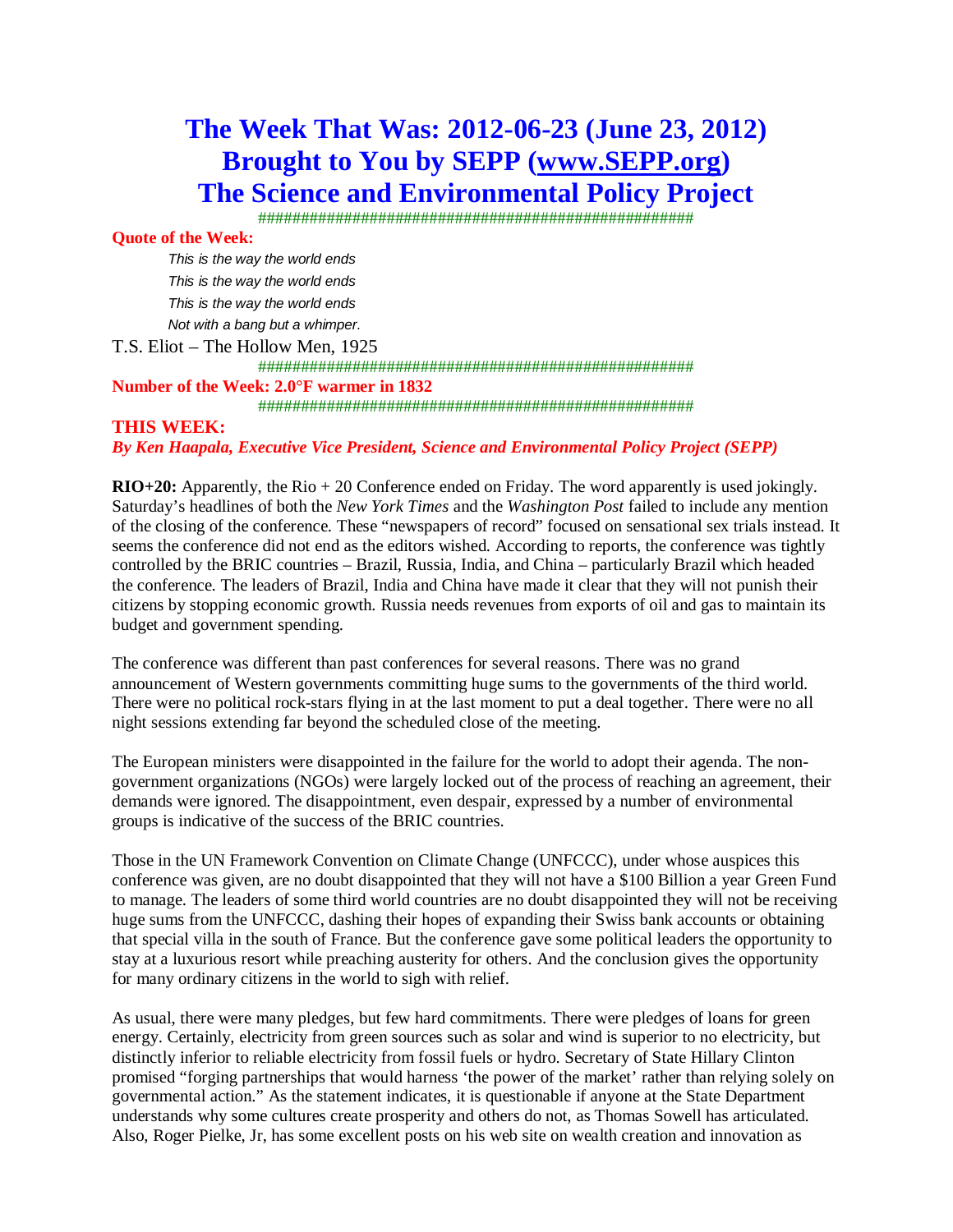opposed to R&D: http://rogerpielkejr.blogspot.com/2012/06/where-does-wealth-come-from.html, and http://rogerpielkejr.blogspot.com/2012/06/r-is-not-innovation.html.

For a variety of reports on Rio+20 please see Article # 1 and links under Rio+20. \*\*\*\*\*\*\*\*\*\*\*\*\*\*\*\*\*\*\*

**The Royal Society:** The Royal Society has issued a report titled "Science as an open enterprise: open data for open science." The report states: "Realising the benefits of open data requires effective communication through a more intelligent openness: data must be accessible and readily located; they must be intelligible to those who wish to scrutinise them; data must be assessable [sic] so that judgments can be made about their reliability and the competence of those who created them; and they must be usable by others." This is an important step in promoting robust discussions on scientific issues, especially in climate science where independent analysts have had to resort to Freedom of Information requests to obtain data to analyze questionable assertions. Often these requests have been met with hostility and have been rebuffed. The hockey-stick affair is but one classic example.

Both Steven McIntyre and Andrew Montford discuss their appreciation and their concerns on the report. Montford adds a few penetrating points: 1) before they are acceptable for public policy considerations, models must demonstrate forecasting power, just not hindcasting; and 2) should those who create elaborate models that prove to be wrong be liable for professional advice as engineers and other professionals are? Please see links under The Royal Society. \*\*\*\*\*\*\*\*\*\*\*\*\*\*\*\*\*\*

**Temperature Issues:** Ross McKitrick and a colleague produced a new study that continues on his work challenging the claim by the IPCC that the surface land data is free of direct human influence such as urbanization and industrialization. This is critical, because if it is not, the data is biased and the models used by the IPCC attribute to carbon dioxide temperature changes that belong to direct human influence. An expert reviewer of the IPCC Fourth Assessment Report (AR4), McKitrick suggested including a study showing that temperature changes could be explained by socioeconomic variables, thus indicating a possible bias in the surface data. His comments were not included in the final draft.

McKitrick and his colleague have refined the earlier work and compared their model of socioeconomic data with the IPCC models in explaining warming patterns over land for the past few decades. Both types of models are needed to explain surface temperature data indicating that the data does include socioeconomic contamination. McKitrick explains his findings in an article published by Financial Post. Please see links under Challenging the Orthodoxy.

Two other studies appeared on surface temperature data including one by Tom Quirk estimating if the current trend in temperatures, with no warming, is the result of a shift in the Pacific Decadal Oscillation (PDO). Please see links under Measurement Issues. \*\*\*\*\*\*\*\*\*\*\*\*\*\*\*\*\*\*\*

**Ad Hominem Attacks:** Personal attacks on skeptics of the theory that carbon dioxide emissions are causing unprecedented and dangerous global warming have appeared in Nature Climate Change and in Science Magazine including the use of the term denier. These have been fiercely rebutted by skeptics.

The piece in Nature Climate Change was an analysis of those who were classified deniers. No doubt, this is all part of the announced effort by global warming alarmists to communicate better with the public. But the analysis offended many that the effort is intended to reach. Judith Curry suggested that the analysts should be analyzed.

Perhaps another study is in order. Should government finance shoddy science to justify government expansion of control over energy use? Even asking the general public a similar question may produce interesting results.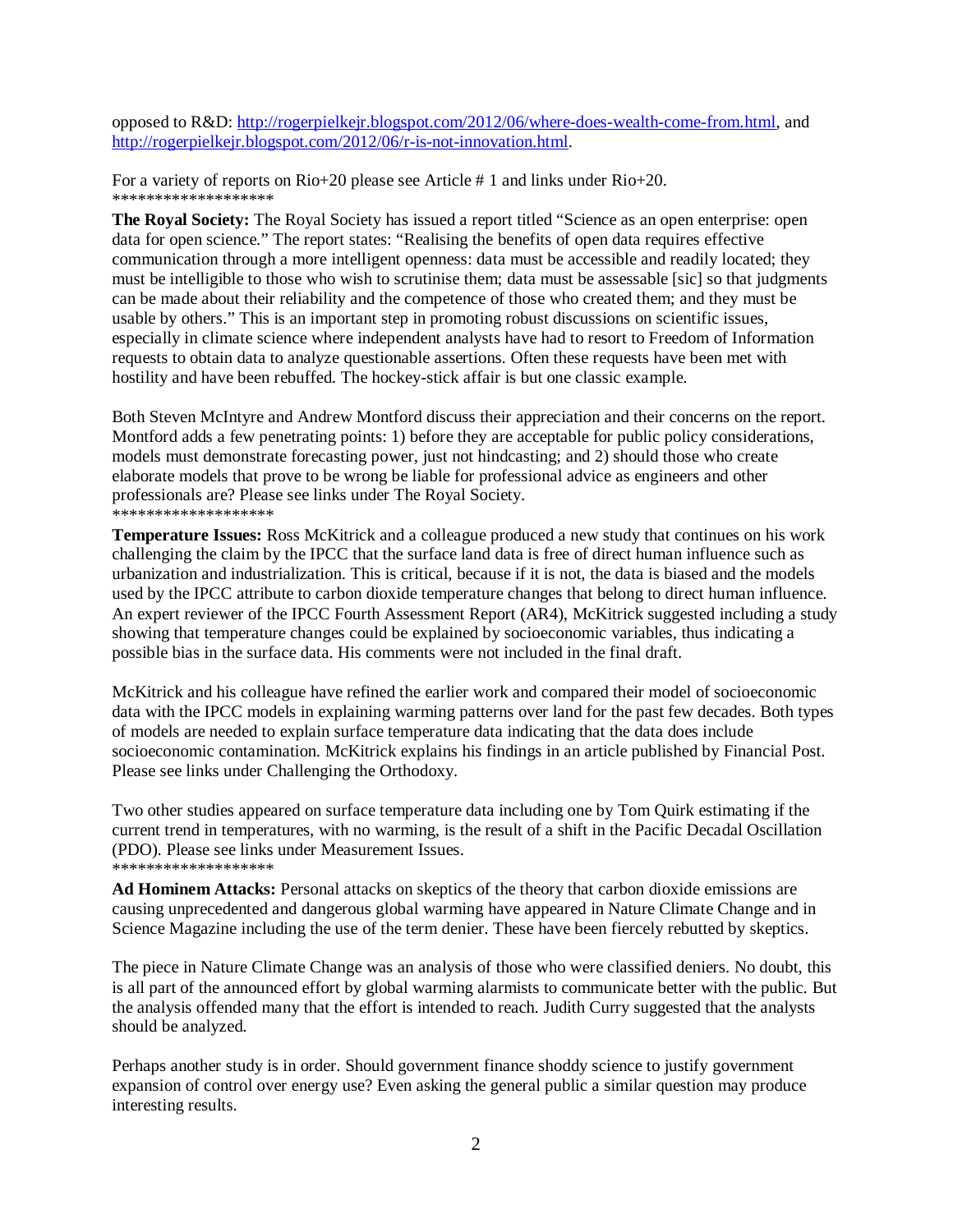#### \*\*\*\*\*\*\*\*\*\*\*\*\*\*\*\*\*\*\*\*\*\*\*\*\*\*\*\*\*\*\*\*\*\*\*

**Arctic Warming:** A new study of sediment cores dating back some 2.8 million years from a lake in Siberia that has not been covered by glaciers produced some surprising results. The study compared the two interglacial periods from 12,000 and 125,000 years ago, called normal, with two from 400,000 and 1.1 million years ago, called super. They found the temperatures in the super interglacial were significantly warmer, about 4 to 5 C warmer than the normal interglacial. There is no clear indication if the super interglacial periods were the product of intense feedback to warming or the result of natural forcings not understood.

There is a perplexing issue of why the researchers selected 12,000 years ago as a base for the normal. As shown by Don Easterbrook, that was during the Younger Dryas period, which was significantly colder than, say, 8000 years ago.

Easterbrook suggests that the cooling of the Younger Dryas was not caused by meteors as suggested in a study linked in last week's TWTW. To Easterbrook, the Younger Dryas was globally synchronous and featured multiple glacial advances and retreats. This indicates that the cause was not linked to orbital forcing, a sudden flood of fresh water, meteor impacts, or volcanic eruptions. Please see links under Climate Change. \*\*\*\*\*\*\*\*\*\*\*\*\*\*\*\*\*\*\*

**Antarctic Warming:** A study from NASA states that the Antarctic supported substantial vegetation along the edges 20 million years ago. Temperatures were about 20 F or 11 C warmer than today. The article attempted to link the warmth of this period to the concentrations of atmospheric carbon dioxide – up to 50 percent greater than today.

But the article did not explain what caused the earth to enter an ice age about 2.5 million years ago, with long periods of glaciations interrupted by brief warm periods. Anthony Watts kindly supplied a map showing the orientation of the continents 20 million years ago. It clearly shows the North American plate is not linked with the South American plate and the Caribbean seaway is open. Some geologists theorize it was plate tectonics which caused the closing of the Caribbean seaway, which resulted in a change in ocean currents, which, eventually, caused the beginning of the Ice Age period. \*\*\*\*\*\*\*\*\*\*\*\*\*\*\*\*\*\*\*

**EPA-Senate:** The Senate resolution to prevent the EPA from implementing rules that will cause the numerous coal-fired power plants to shut down was rejected by a vote of 53 to 46. On the following day, in a letter to his Senators thanking them for voting in favor of the resolution, one member of Virginia Scientists and Engineers for Energy and Environment noted that the temperatures for the day in the Virginia suburbs of Washington were forecast to be 98°F with wind speeds of 4 to 5 mph. According to the specifications for GE wind turbines, on-shore wind power would generate zero electricity. One hundred percent back-up would be required. The forecast for off-shore winds was 10 to 15 knots, which roughly calculated, results in a range in production of 20 to 50% of capacity. An 80% back-up would be needed. Virginia does not yet rely on wind so the calculations were hypothetical. \*\*\*\*\*\*\*\*\*\*\*\*\*\*\*\*\*\*\*

**Amplifications and Corrections:** Reader John Dunn asked why are so many people proposing methanol, ethanol; anything but efficient and clean burning gasoline? Fred Singer responded: I see no need for alcohol fuels. They have to be manufactured, have lower heat content than gasoline, hence lower mpg, damage car components, and require a new infrastructure. Why not produce gasoline directly from abundant methane. One made add that a comparison with race cars using methanol may not be appropriate because race car engines are carefully inspected after each race – something the general public would find very inconvenient.

\*\*\*\*\*\*\*\*\*\*\*\*\*\*\*\*\*\*\*

**Number of the Week: 2.0 °F** warmer in 1832. Reader Ken Towe wrote to TWTW that: "In 1832 Charles Darwin spent the month of June in Brazil. The HMS *Beagle* was moored in the harbor at Rio de Janeiro.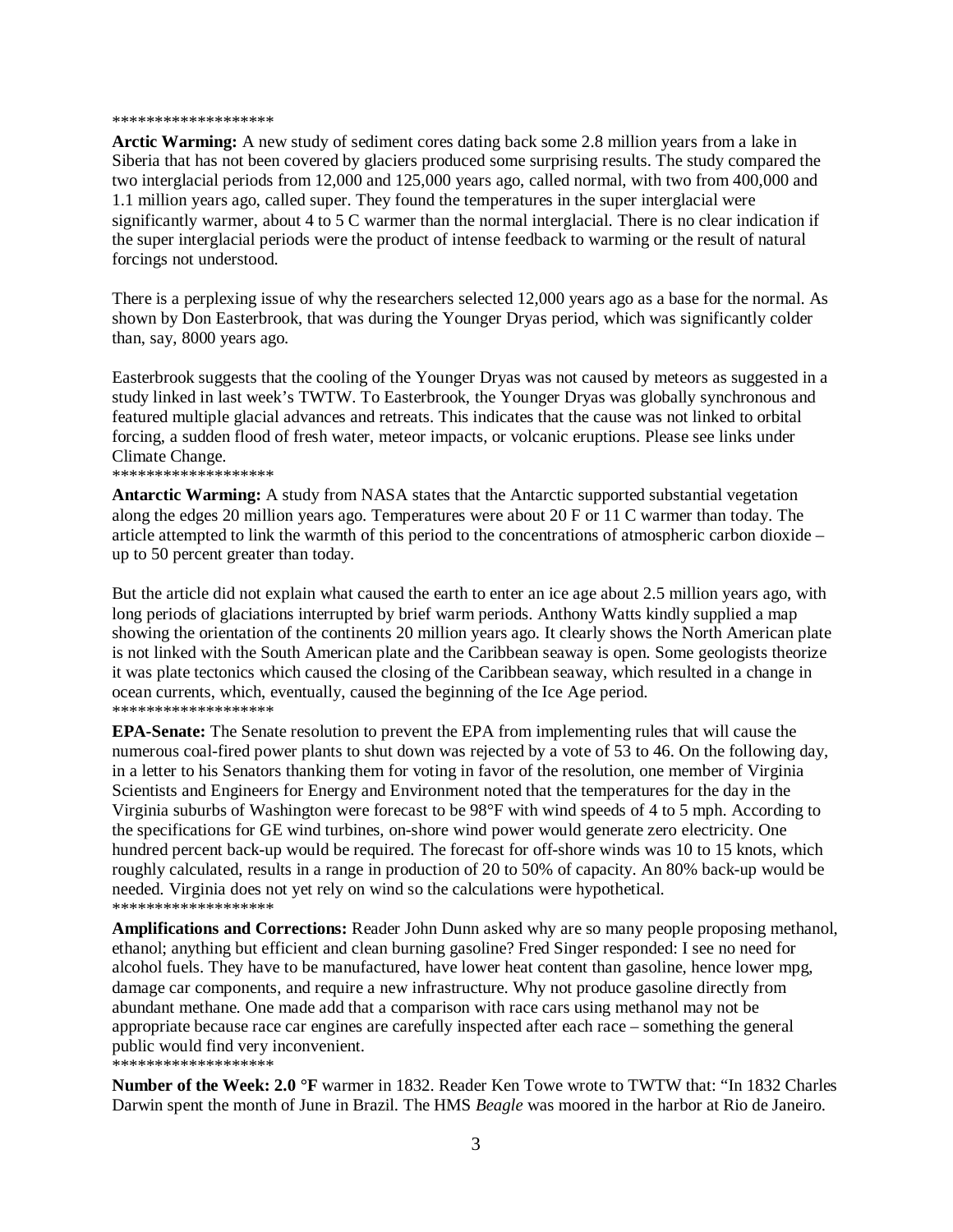The air temperature was measured each day at 12 noon. The average noon air temperature for June of 1832 was 75.9°F (± 3.9). In June of 2010 the average noon air temperature in Rio de Janeiro was 73.9°F (± 2.75). The average noon temperature in **1832** was 2.0 °F **WARMER** than 2010. A Student's t-test (0.95) indicates that it is statistically significant."

###################################################

#### **ARTICLES:**

For the numbered articles below please see this week's TWTW at: **www.sepp.org**. The articles are at the end of the pdf.

#### **1. Why Rio is a success - BRICS shut out Green excesses**

By Alex Oxley, World Growth, NO URL, Jun 22, 2012

#### **2. Letter from R.C.E. Wyndham To the Bishop of Exeter**

Cornwall, England, Jun 14, 2012, No URL

#### **3. Feel-Good Environmentalism at the U.N.**

Why do the global glitterati ignore water and air pollution? By Bjorn Lomborg, WSJ, Jun 20, 2012 http://online.wsj.com/article/SB10001424052702304765304577478470785293702.html?mod=ITP\_opini on\_0

#### **4. America, Start Your Natural-Gas Engines**

Replacing gasoline in our cars could be an energy game changer. Here's what we need to do to get from here to there.

By Tom Fower, WSJ, Jun 18, 2012 http://online.wsj.com/article/SB10001424052702304192704577406431047638416.html ###################################################

### **NEWS YOU CAN USE:**

### *Suppressing Scientific Inquiry*

**In Academia: "Our Way or the Highway"**  By Staff Writers, Facts and Fears, Jun 15, 2012 http://www.acsh.org/factsfears/newsID.3704/news\_detail.asp

#### **Society for Conservation Biology in Turmoil Over Editor's Ouster**

By Erik Stokstad Science Insider, Jun 15, 2012 [H/t Joe D'Aleo] http://news.sciencemag.org/scienceinsider/2012/06/society-for-conservation-biology.html?ref=em *[SEPP Comment: Keeping political statements out of scientific journals is no longer tolerated?]* 

### *Challenging the Orthodoxy*

**New Paper "Climate Physics, Feedbacks, And Reductionism (And When Does Reductionism go Too** Far?)" By Dick Lindzen By Roger Pielke Sr, Pielke Climate Science, Jun 21, 2012 http://pielkeclimatesci.wordpress.com/2012/06/21/new-paper-climate-physics-feedbacks-and-

reductionism-and-when-does-reductionism-go-too-far-by-dick-lindzen/

#### **Not So Hot in East China**

By Patrick Michaels, World Climate Report, Jun 22, 2012 http://www.worldclimatereport.com/index.php/2012/06/22/not-so-hot-in-east-china/ *[SEPP Comment: Using proxies of sea surface temperature covering 2,700 years, researchers from Chinese Universities found that the current warming period is not unprecedented.]*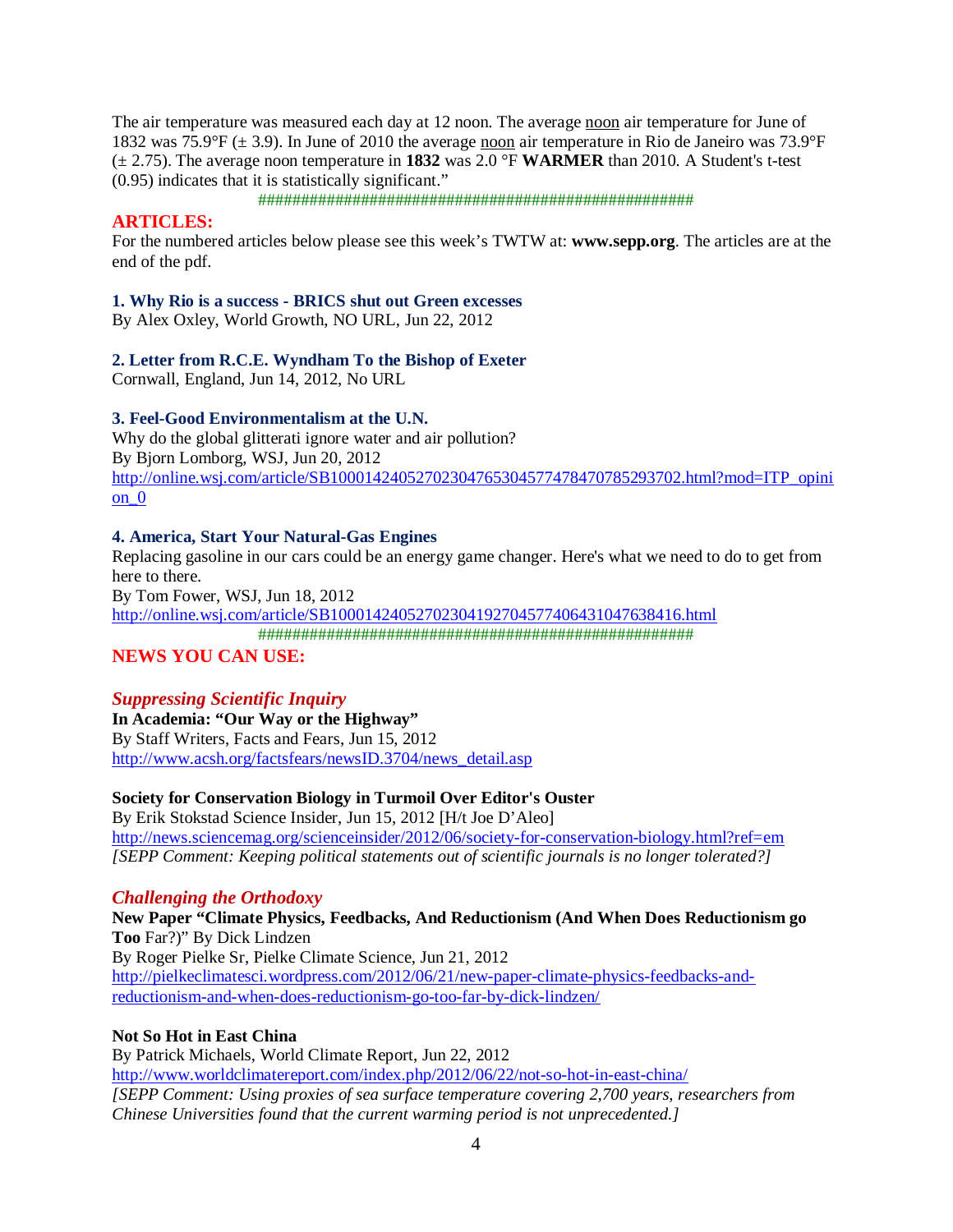### **Dr. Pat Michaels on the 'voluminous science that the USGCRP either ignored or slanted' for the EPA endangerment finding**

By Pat Michaels, WUWT, Jun 22, 2012

http://wattsupwiththat.com/2012/06/22/dr-pat-michaels-on-the-voluminous-science-that-the-usgcrpeither-ignored-or-slanted-for-the-epa-endangerment-finding/#more-66082

### **New Paper Testing Climate Model Validity**

By Ross McKitrick, His Blog, Jun 20, 2012 http://www.rossmckitrick.com/index.html

#### **Climate reality check**

Conclusion of series shows IPCC's -computer models fall way short By Ross McKitrick, Financial Post, Jun 20, 2012 http://opinion.financialpost.com/2012/06/20/climate-reality-check/

### *Defending the Orthodoxy*

**Climate panel adopts controversial 'grey' evidence**  By Fred Pearce, New Scientist, Jun 19, 2012 http://www.newscientist.com/article/dn21940-climate-panel-adopts-controversial-grey-evidence.html

### **IPCC Gives Up On Science, Makes Grey Literature Official**

By Hank Campbell, Science 2.0, Jun 20, 2012 [H/t GWPF] http://www.science20.com/science\_20/ipcc\_gives\_science\_makes\_grey\_literature\_official-91262

#### **'Prove Us Wrong or Stand Down': Kerry's Hour long Floor Speech on Climate Change**  By Staff Writers, PJ Media, Jun 19, 2012 [H/t Timothy Wise]

http://pjmedia.com/tatler/2012/06/19/prove-us-wrong-or-stand-down-kerrys-hourlong-floor-speech-onclimate-change/ *[SEPP Comment: 8,037 Words to assert an illogical proposition.]* 

#### **Ocean Acidification - Cause for Alarm and Action**

By Sasha Henriques, IAEA, Jun 18, 2012 http://www.iaea.org/newscenter/news/2012/acidification.html *[SEPP Comment: The International Atomic Energy Agency steps out of its field of expertise and demonstrates its ignorance. Perhaps ignorance is endemic to international agencies.]* 

#### **Arctic methane gas could spell trouble for Florida coastline**

By Elizabeth Bettendorf for FSU News Tallahassee, FL (SPX) Jun 20, 2012 http://www.terradaily.com/reports/Arctic\_methane\_gas\_could\_spell\_trouble\_for\_Florida\_coastline\_999.h tml

**Expansion of forests in the European Arctic could result in the release of carbon dioxide**  By Staff Writers, Exeter UK (SPX), Jun 20, 2012 http://www.terradaily.com/reports/Expansion\_of\_forests\_in\_the\_European\_Arctic\_could\_result\_in\_the\_r elease\_of\_carbon\_dioxide\_999.html

### *Questioning the Orthodoxy*

**Study Slashes Deforestation Carbon Emission Estimate**  By Staff Writers, Pasadena CA (JPL), Jun 22, 2012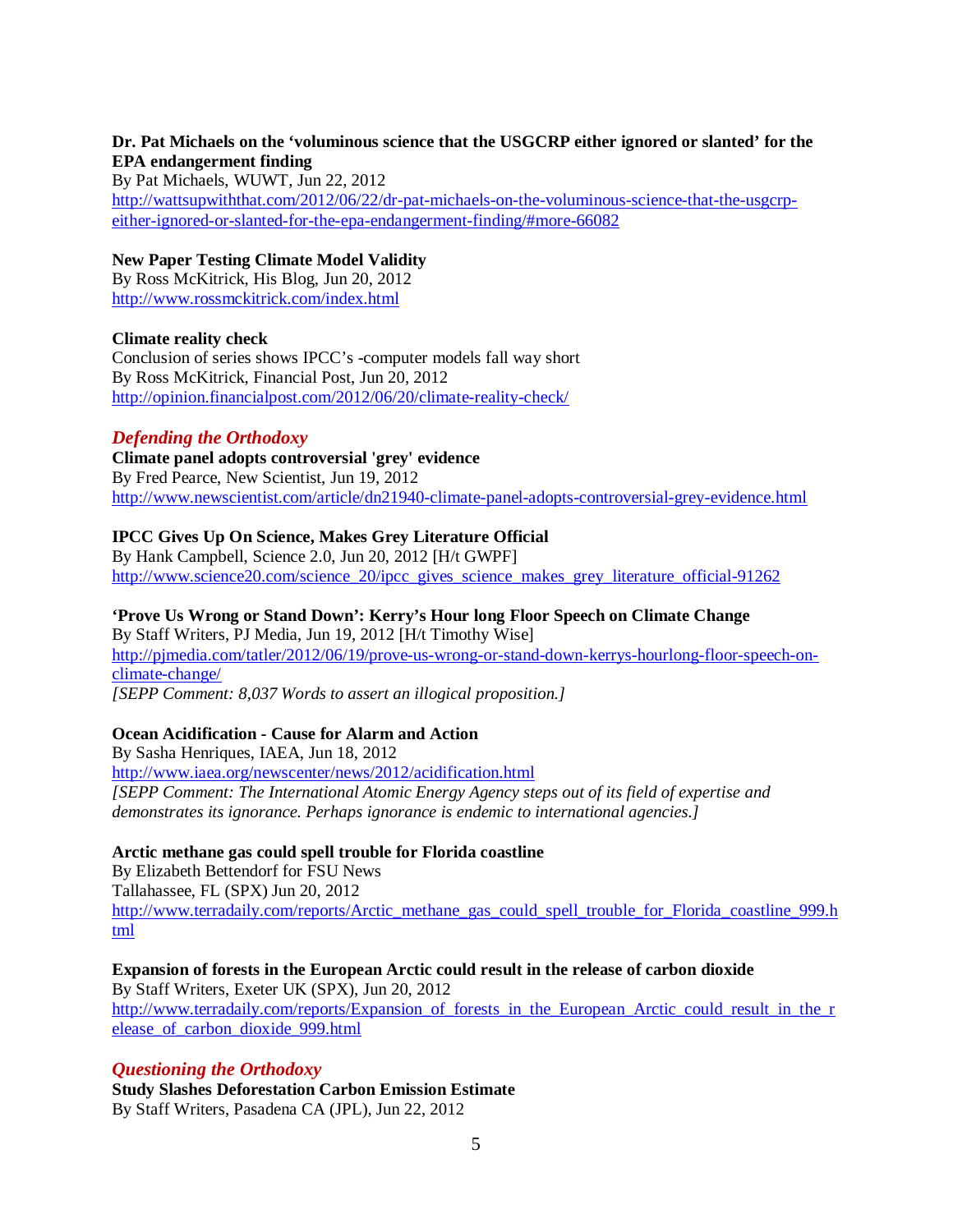#### http://www.terradaily.com/reports/Study\_Slashes\_Deforestation\_Carbon\_Emission\_Estimate\_999.html

#### **Green grabs: The dark side of the green economy**

By Staff Writers, London, UK (SPX) Jun 21, 2012 http://www.seeddaily.com/reports/Green\_grabs\_The\_dark\_side\_of\_the\_green\_economy\_999.html

#### **Global Warming's Killer: Critical Thinking**

By Russell Cook, American Thinker, Jun 18, 2012 http://www.americanthinker.com/2012/06/global\_warmings\_killer\_critical\_thinking.html

#### *Questioning European Green*

#### **Watermelons**

How environmentalists are killing the planet, destroying the economy and stealing your children's future. By John Brignell, Number Watch, June, 2012

http://www.numberwatch.co.uk/watermelons.htm

*[SEPP Comment: An articulate book review by a distinguished British scholar, scientist, and statistician.]* 

#### **Sunday Reflection: The truth about Germany and the 'clean energy economy'**

By Wolfgang Müller and Christopher Horner, Washington Examiner, Jun 9, 2012 http://washingtonexaminer.com/article/686896

#### **GWPF Memorandum On The Draft Energy Bill**

Memorandum submitted by the Global Warming Foundation Policy to the Energy and Climate Change Select Committee, House of Commons, June 2012 By Benny Peiser, GWPF, Jun 21, 2012 http://thegwpf.org/uk-news/6022-gwpf-memorandum-on-to-the-draft-energy-bill.html

#### **Wind energy subsidies may be cut**

George Osborne wants to cut subsidies for wind energy in a move which could halt the expansion of the turbines throughout Britain. By Christopher Hope, Telegraph, UK, Jun 19, 2012, [H/t GWPF] http://www.telegraph.co.uk/earth/energy/9343063/Wind-energy-subsidies-may-be-cut.html

#### *Rio + 20 – World Control?*

**The Rio future we avoided**  Maurice Strong sees the cratering of his Stewie Griffin-style plan to rule the world By Peter Foster, Financial Post, Jun 21, 2012 http://opinion.financialpost.com/2012/06/21/peter-foster-the-rio-future-we-avoided/

#### **Godfather of Global Green Thinking Steps Out of Shadows at Rio+20**

By George Russell, Fox News, Jun 20, 2012 [H/t Catherine French] http://www.foxnews.com/world/2012/06/20/godfather-global-green-thinking-steps-out-shadows-at-rio-20/?test=latestnews

#### **Rio +20 Earth Summit: Greens Fail to Get The Future They Want**

By Ronald Bailey, Reason, Jun 21, 2012 http://reason.com/archives/2012/06/21/rio-20-earth-summit-greens-fail-to-get-t

#### **Lord Monckton Reports From Rio**

To the Gaia-worshipers in Rio, all is symbolic of the new religion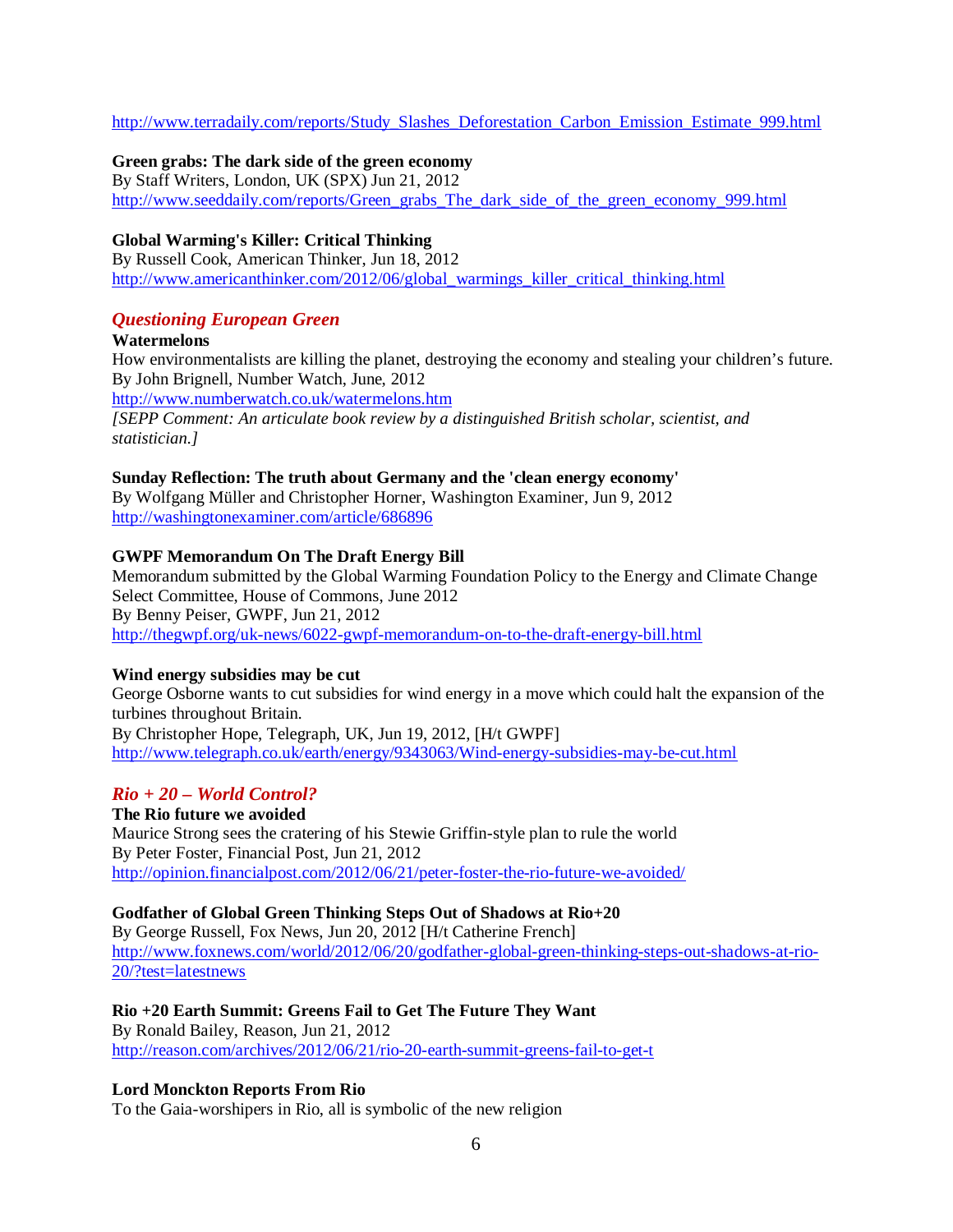By Christopher Monckton, SPPI, Jun 22, 2012 http://sppiblog.org/news/lord-monckton-reports-from-rio

### **Top Green on Rio: "We Know It's Rubbish"**

By Walter Russell Mead, American Interest, Jun 19, 2012 http://blogs.the-american-interest.com/wrm/2012/06/19/top-green-on-rio-we-know-its-rubbish/

### **Rio+20 NGO fantasy**

Rupert Darwall, Financial Post, Jun 19, 2012 http://opinion.financialpost.com/2012/06/19/rio20-ngo-fantasy/

### **The Rio Earth Summit: is it destined to fail the world?**

The environmental problems facing the world are growing critical, so why is so little expected from the Rio summit?

By Geoffrey Lean, Telegraph, UK, Jun 19, 2012 [H/t Malcolm Ross] http://www.telegraph.co.uk/earth/environment/9341645/The-Rio-Earth-Summit-is-it-destined-to-fail-theworld.html

*[SEPP Comment: Spotlighting the famous statue of Christ the Redeemer with green light did not help. What a sham!]* 

### **Rio+20: Nick Clegg blames China for 'disappointing text'**

Nick Clegg, the Deputy Prime Minister, has blamed a 'neocolonial world', where China is more powerful than Europe, for a "disappointing" new global deal on saving the environment. By Louise Gray, Telegraph, UK, Jun 21, 2012 [H/t GWPF] http://www.telegraph.co.uk/earth/environment/9347888/Rio20-Nick-Clegg-blames-China-fordisappointing-text.html

### **Rio +20: World faces mass extinction of wildlife, UN warns**

The world faces a mass extinction of wildlife, according to the latest assessment of endangered animals by the United Nations.

By Louise Gray, Telegraph, UK, Jun 19, 2012

http://www.telegraph.co.uk/earth/environment/9342461/Rio-20-World-faces-mass-extinction-of-wildlife-UN-warns.html

# **Blair leads call for worldwide 'green industrial revolution'**

By Staff Writers,Rio De Janeiro (AFP), June 18, 2012 http://www.energydaily.com/reports/Blair\_leads\_call\_for\_worldwide\_green\_industrial\_revolution\_999.html

### **Clinton calls for pragmatic action at Rio+20**

By Bradley Brooks, AP, Jun 22, 2012 http://www.washingtontimes.com/news/2012/jun/22/clinton-calls-pragmatic-action-rio20/

### **Earth Summit Babble**

By Alan Caruba, Facts No Fantasy, Jun 19, 2012 http://factsnotfantasy.blogspot.com/2012/06/earth-summit-babble.html

### **Rio – 50,000 people flock to a flop – but that is success in its own right**

By Jo Nova, Her Blog, Jun 21, 2012 http://joannenova.com.au/2012/06/rio-50000-people-flock-to-a-flop-but-that-is-success-in-its-ownright/#more-22269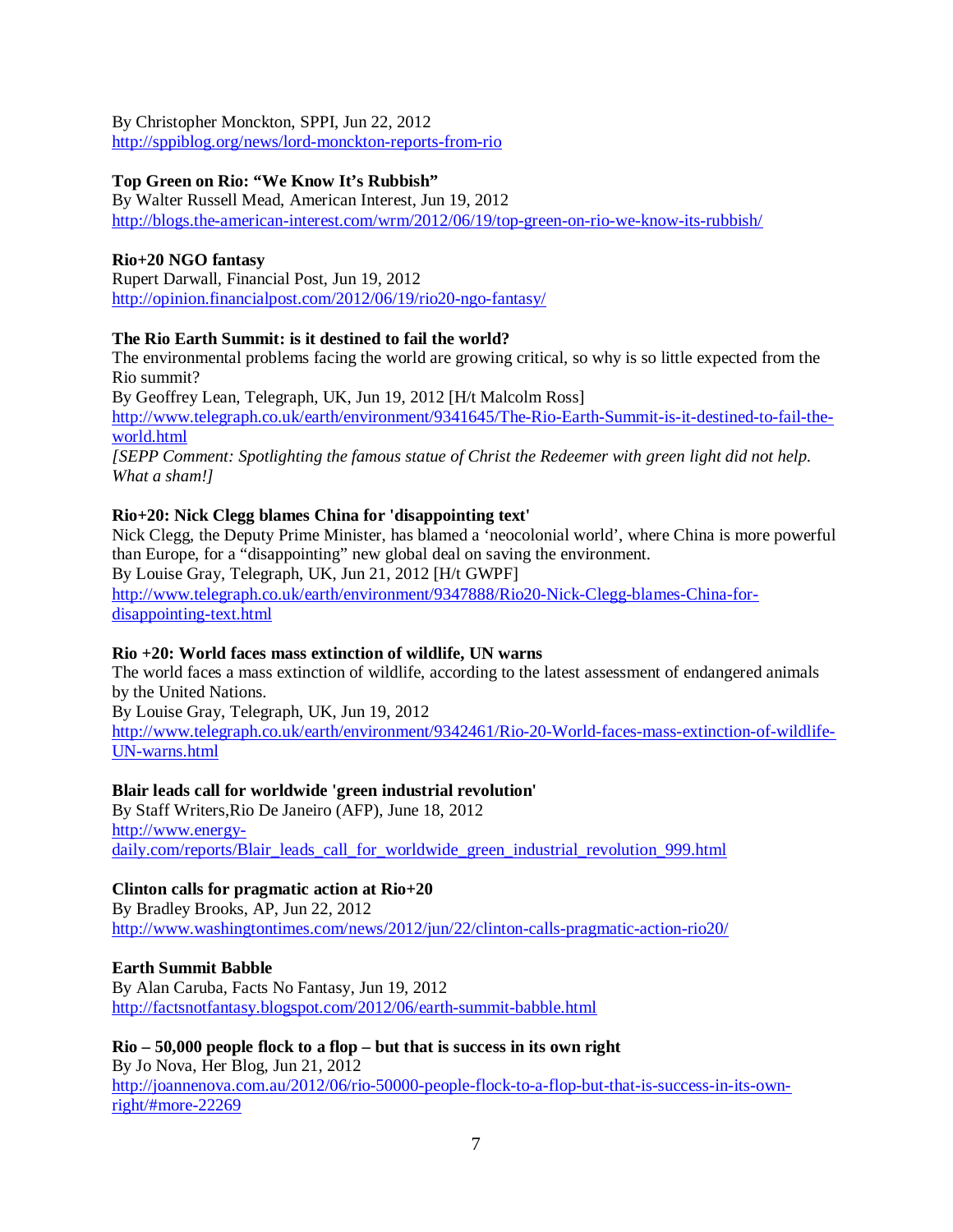#### **Science Group: UN Rio+20 Summit Must Reduce Global Population**

By Alex Newman, New American, Jun 14, 2012 http://www.thenewamerican.com/tech/environment/item/11724-science-group-un-rio%2020-summitmust-reduce [SEPP Comment: Eugenics anyone?]

### **West must cut appetite for cars and TVs, says UN official**

By Staff Writers, United Nations (AFP), June 18, 2012 http://www.spacetravel.com/reports/West\_must\_cut\_appetite\_for\_cars\_and\_TVs\_says\_UN\_official\_999.html *[SEPP Comment: Imagine Secretary of State Clinton selling this to the American public.]* 

#### **Rio+20 Earth Summit results in nonbinding declaration with moderate goals**

By Juliet Eilperin, Washington Post, Jun 22, 2012

http://www.washingtonpost.com/national/health-science/rio20-earth-summit-results-in-nonbindingdeclaration-with-moderate-goals/2012/06/22/gJQA7kpMvV\_print.html

Clinton spoke of forging partnerships that would harness "the power of the market" rather than relying solely on governmental action.

### *Funding Fights*

#### **Revealed: how taxpayers fund climate change lobbyists**

British households are unknowingly giving millions of pounds to fund climate change campaigners through the European Union, according to the Taxpayers' Alliance.

By Rowena Mason, Telegraph, UK, Jun 19, 2012 [H/t GWPF]

http://www.telegraph.co.uk/earth/environment/climatechange/9339045/Revealed-how-taxpayers-fundclimate-change-lobbyists.html

*[SEPP Comment: More on government agencies giving money to green groups to lobby for more government regulations, and expand government.]*

### *The Royal Academy*

**Science as an open enterprise**  The Royal Society, 2012 http://royalsociety.org/uploadedFiles/Royal\_Society\_Content/policy/projects/sape/2012-06-20-SAOE.pdf

#### **Royal Society Report on Data Sharing**

By Steve McIntyre, Climate Audit, Jun 21, 2012 http://climateaudit.org/2012/06/21/royal-society-report-on-data-sharing/

#### **Boulton says free the data**

By Andrew Montford, Bishop Hill, Jun 21, 2012 http://bishophill.squarespace.com/blog/2012/6/21/boulton-says-free-the-data.html

#### *Ad Hominem Attacks*

**A response to Dr. Paul Bain's use of 'denier' in the scientific literature**  By Robert Brown, via Anthony Watts, WUWT, Jun 22, 2012 http://wattsupwiththat.com/2012/06/22/a-response-to-dr-paul-bains-use-of-denier-in-scientific-literature/

### **Analyzing people who talk about AGW denialism**

By Judith Curry, Climate Etc, Jun 19, 2012 http://judithcurry.com/2012/06/19/analyzing-people-who-talk-about-agw-denialism/#more-8865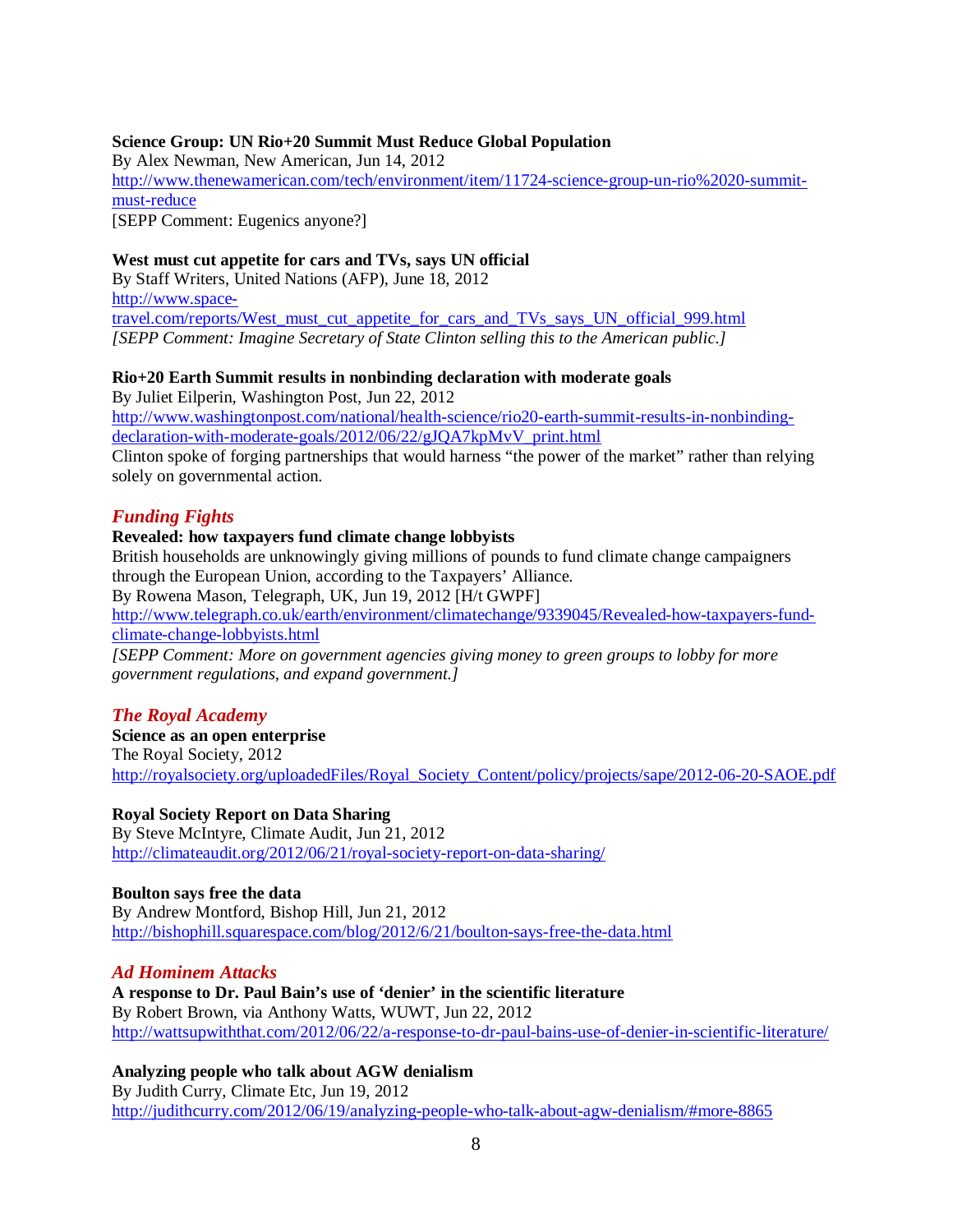#### **A Response to Popular Ad Hominem, err Science, Magazine on Global Warming Skeptics**

By Warren Meyer, Forbes, Jun 18, 2012 http://www.forbes.com/sites/warrenmeyer/2012/06/18/a-response-to-popular-ad-hominem-err-sciencemagazine-on-global-warming-skeptics/

### *Seeking a Common Ground*

**Science held hostage in climate debate** 

By Garth Paltridge, Australian Financial Review, Jun 21, 2012 [H/t GWPF] http://afr.com/p/lifestyle/review/science\_held\_hostage\_in\_climate\_Uamwgc7zXEsU6RbOJ5MWIJ#

*Communicating Better to the Public – Exaggerate, or be Vague?*  **OPEC Could Collapse As Shale Gas Pops Peak Oil Myth**  By Staff Writers, Dubai, United Arab Emirates (UPI), Jun 21, 2012 http://www.energydaily.com/reports/OPEC\_Could\_Collapse\_As\_Shale\_Gas\_Pops\_Peak\_Oil\_Myth\_999.html

### *Communicating Better to the Public – Make things up.*

**Unscientific American on line chat on heat wave to cultists - blames 90s this week on AGW**  By Joseph D'Aleo, ICECAP, Jun 21, 2012 http://icecap.us/index.php/go/joesblog/unscientific american on line chat on heat wave to cultists blames 90s this/

**The UN defines "climate change" as being man-made: Orwell could not have done it better**  By Joanne Nova, Her Blog, Jun 16, 2012 http://joannenova.com.au/

### *Models v. Observations*

**A new perspective on drought in the American southeast**  By Judith Curry, Climate Etc, Jun 20, 2012 http://judithcurry.com/2012/06/20/a-new-perspective-on-drought-in-the-american-southeast/#more-8875

#### *Measurement Issues*

**Three new papers on interpreting temperature trends**  By Judith Curry, Climate Etc, Jun 21, 2012 http://judithcurry.com/2012/06/21/three-new-papers-on-interpreting-temperature-trends/#more-8883

**Remarkable Admission By Gavin Schmidt In Response To The McKittrick and Tole 2012 Paper** By Roger Pielke Jr, Pielke Climate Science, Jun 22, 2012 http://pielkeclimatesci.wordpress.com/2012/06/22/remarkable-admission-by-gavin-schmidt-in-responseto-the-mckittrick-and-tole-2012-paper/

### *Changing Weather*

**2 warmest winter months in Midwest history may have connection**  By Staff Writers, Columbia, MO (SPX) Jun 20, 2012 http://www.terradaily.com/reports/2\_warmest\_winter\_months\_in\_Midwest\_history\_may\_have\_c onnection\_999.html Lupo shared his results with fellow scientists at the Seventh International Climate Change Conference in Chicago this May. *[SEPP Comment: A link between weather patterns 123 years apart.]*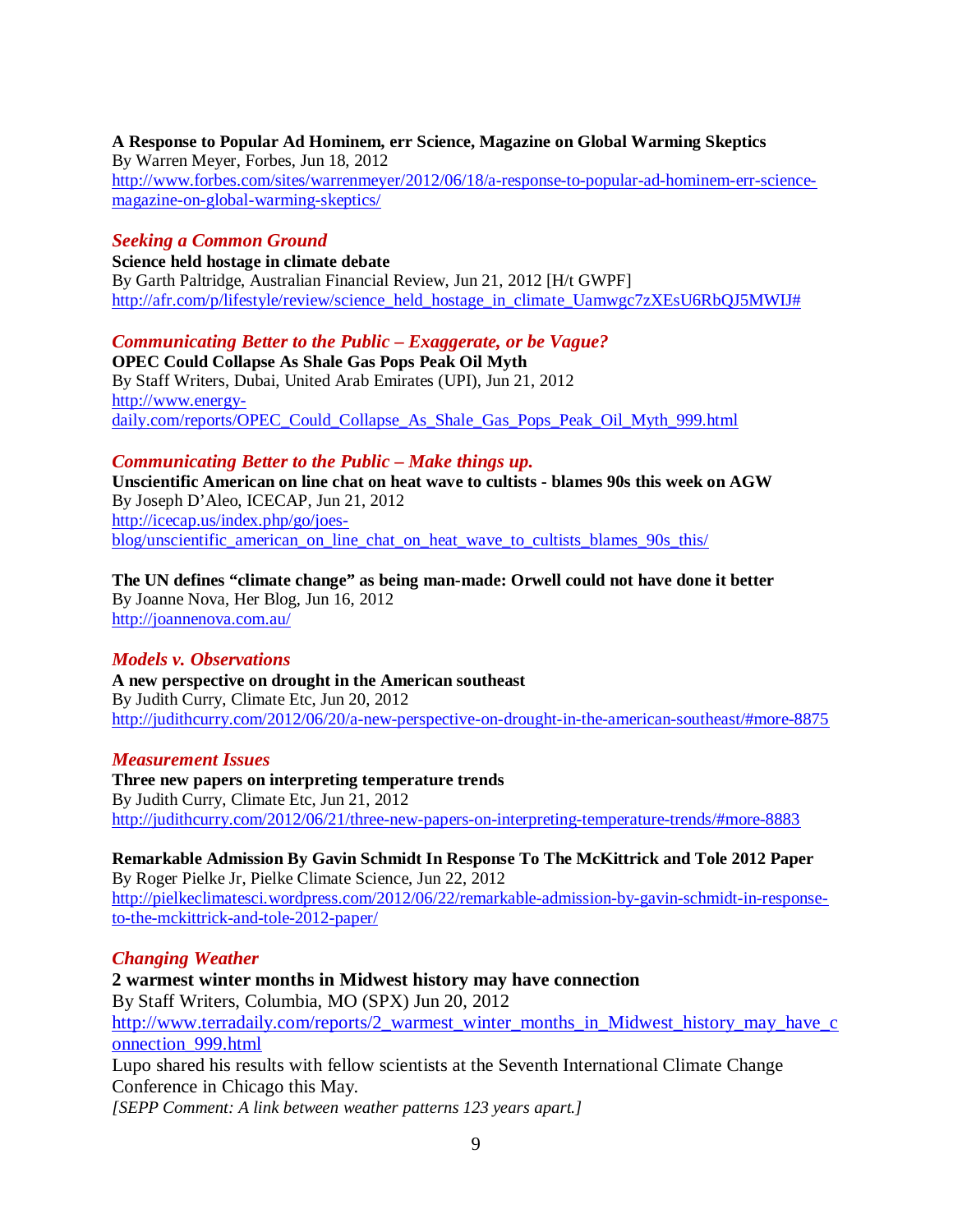### **March into history**

By Anthony Lupo, ICECAP, Jun 22, 2012 http://icecap.us/index.php/go/in-the-news/march\_into\_history/ *[SEPP Comment: Further explanation of unusual warm periods over a century apart.]* 

### *Changing Climate*

**The Intriguing Problem Of The Younger Dryas—What Does It Mean And What Caused It?**  By Don Easterbrook, WUWT, Jun 19, 2012

http://wattsupwiththat.com/2012/06/19/the-intriguing-problem-of-the-younger-dryaswhat-does-it-meanand-what-caused-it/

### **2.8 Million Years of Arctic Climate Change from Lake El'gygytgyn, NE Russia**

Martin Melles, et al, Science, Jun 21, 2012 http://www.sciencemag.org/content/early/2012/06/20/science.1222135.abstract

### **Remote Siberian Lake Holds Clues to Arctic - and Antarctic - Climate Change**

By Staff Writers, Washington DC (SPX), Jun 22, 2012 http://www.terradaily.com/reports/Remote\_Siberian\_Lake\_Holds\_Clues\_to\_Arctic\_and\_Antarctic\_Clima te Change 999.html

### **NASA: Study Finds Ancient Warming Greened Antarctica**

By Anthony Watts, WUWT, Jun 18, 2012 http://wattsupwiththat.com/2012/06/18/nasa-study-finds-ancient-warming-greened-antarctica/

#### **New deglaciation data opens door for earlier First Americans migration**

By Staff Writers, Corvallis, OR (SPX), Jun 22, 2012 http://www.terradaily.com/reports/New\_deglaciation\_data\_opens\_door\_for\_earlier\_First\_Americans\_mig ration\_999.html

### *Changing Sea Ice*

**Elephant seals help uncover slower-than-expected Antarctic melting**  By Staff Writers, Washington DC (SPX), Jun 22, 2012 http://www.terradaily.com/reports/Elephant\_seals\_help\_uncover\_slower\_than\_expected\_Antarctic\_melti ng\_999.html

### *The Political Games Continue*

**Bid to kill EPA coal plant regulations thwarted in Senate**  By Ben Geman and Daniel Strauss, The Hill, Jun 20, 2012 http://thehill.com/blogs/e2-wire/e2-wire/233795-bid-to-kill-epa-coal-plant-rules-thwarted-in-senate

### *Litigation Issues*

**Transocean asks judge to release federal documents on Deepwater Horizon**  By Emily Pickrell, Fuel Fix, Jun 18, 2012 http://fuelfix.com/blog/2012/06/18/transocean-asks-judge-to-release-21-key-federal-documents-ondeepwater-accident/ *[SEPP Comment: Why is the administration not releasing certain emails pertaining to the BP Oil Spill?]* 

### *Subsidies and Mandates Forever – maybe not*

**Wind Farms Canceled, Layoffs Starting" (government dependence is risky business)**  By Robert Bradley Jr, Master Resource, Jun 18, 2012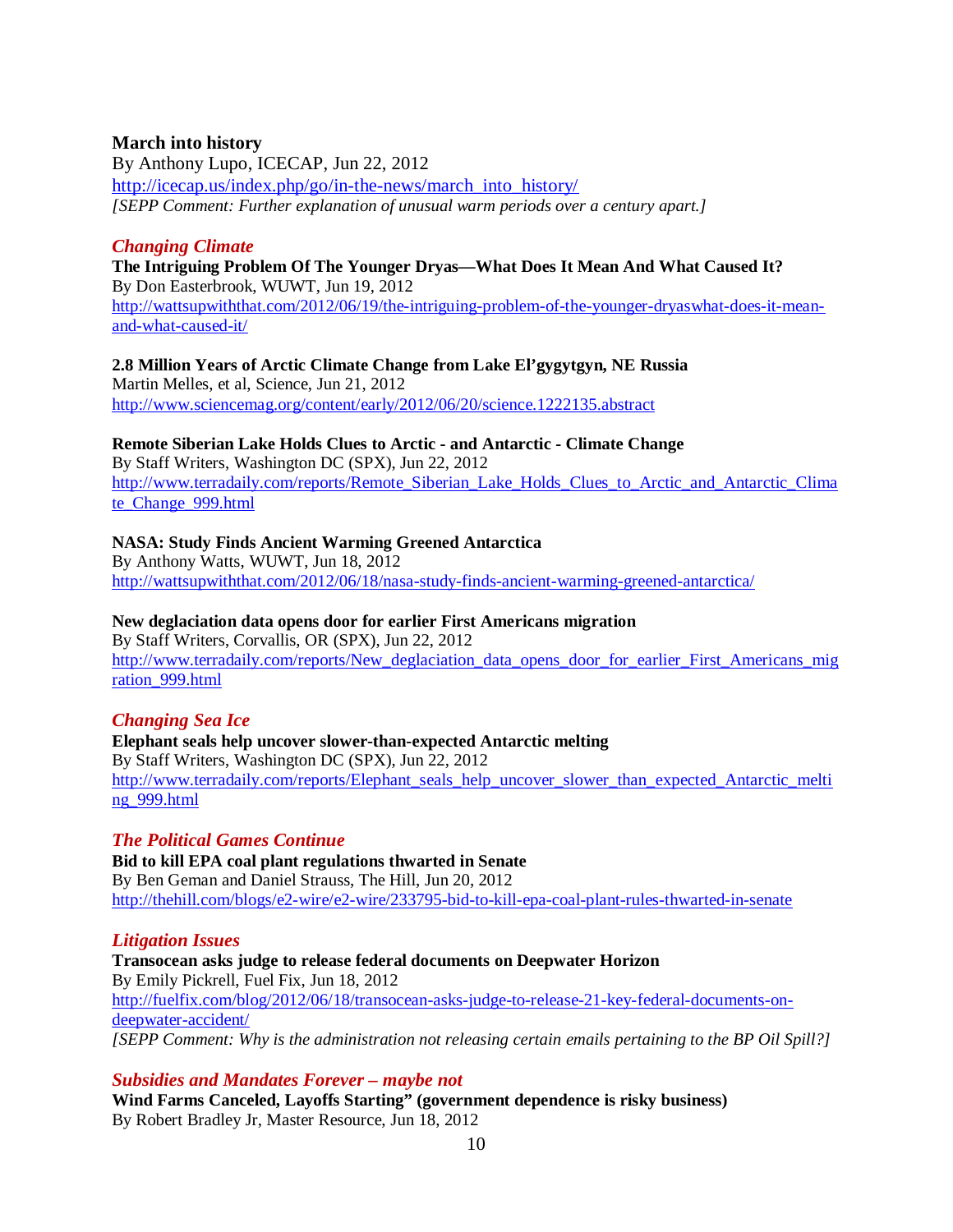#### http://www.masterresource.org/2012/06/wind-layoffs-starting/#more-20467

### *EPA and other Regulators on the March*

**The EPA's Flawed Zero Tolerance Policy**  By Staff Writers, NCPA, Jun 14, 2012 http://www.ncpa.org/sub/dpd/index.php?Article\_ID=22029&utm\_source=newsletter&utm\_medium=emai l&utm\_campaign=EnvPD

#### **Predicting natural gas prices is like predicting the weather**

Eric Lam, Financial Post, Jan 20, 2012

http://business.financialpost.com/2012/06/20/predicting-natural-gas-prices-is-like-predicting-the-weather/ *[SEPP Comment: The EPA states by it effectively shutting down of the coal-fired utility industry is only an extension of what is happening as utilities dash for gas. But does the EPA guarantee that the current low prices of natural gas will continue in the future? Of course not!]* 

### **All Pain and No Gain**

By Staff Writers, NCPA, Jun 18, 2012 http://www.ncpa.org/sub/dpd/index.php?Article\_ID=22039&utm\_source=newsletter&utm\_medium=emai l&utm\_campaign=EnvPD

### **EPA Proposes Clean Air Standards for PM2.5**

By Staff Writers, Power News, Jun 21, 2012 http://www.powermag.com/POWERnews/4720.html?hq\_e=el&hq\_m=2468840&hq\_l=5&hq\_v=5e66050 0d0

### **Deadly Particles**

Editorial, NYT, Jun 20, 2012 http://www.nytimes.com/2012/06/20/opinion/deadly-particles-in-theair.html?\_r=1&nl=todaysheadlines&emc=edit\_th\_20120620&pagewanted=print

### **EPA in a Bind Over Hazardous Experiments on Humans**

By Paul Chesser, NLPC, Jun 18, 2012 http://nlpc.org/stories/2012/06/15/epa-bind-over-hazardous-experiments-humans *[SEPP Comment: If EPA declares certain concentrations of soot hazardous, then why did it subject humans to very high concentrations?]* 

### *Energy Issues – Non-US*

**"Nothing is more fungible than a good idea" (U.S. as global high-tech oil/gas leader)**  By Steve Maley, Master Resource, Jun 19, 2012 http://www.masterresource.org/2012/06/nothing-more-fungible-good-idea-oil-gas/

#### **Oil Dependency And The Russian Economy**

Some say Russia's government requires oil prices of \$120 a barrel to balance the budget, while others say the real figure is as high as \$150 a barrel or more. Either way, Russia's economy is already feeling the pain of the recent global decline in oil prices. And there is no guarantee that the oil slump will end any time soon.

By Al Fin, From GWPF, Jun 21, 2012 http://thegwpf.org/energy-news/6019-oil-dependency-and-the-russian-economy.html

#### **Pipelines behind C-38 battle**

By Peter Foster, Financial Post, Jun 14, 2012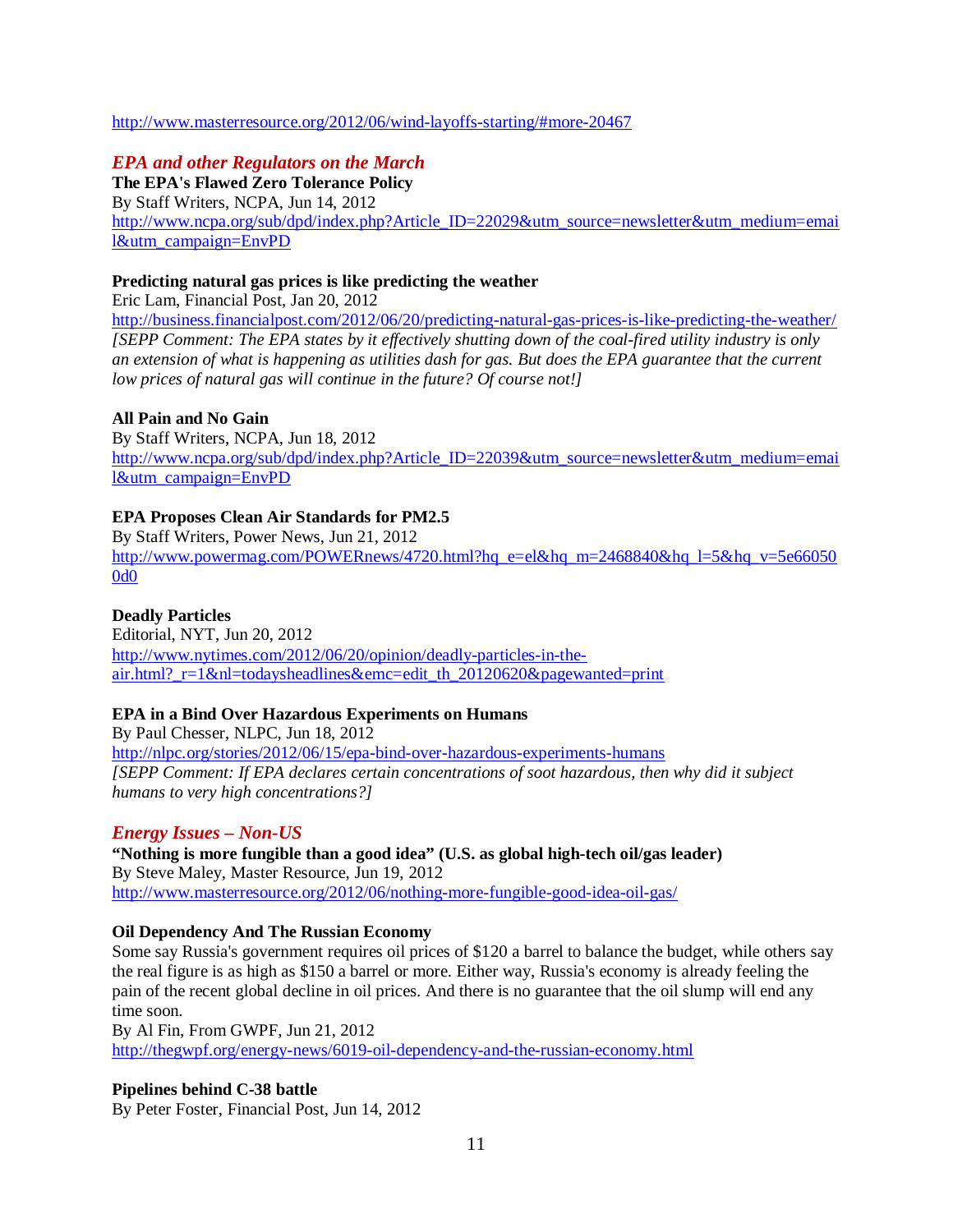http://opinion.financialpost.com/2012/06/14/peter-foster-pipelines-behind-c-38-battle/

*[SEPP Comment: Efforts to streamline environmental regulations are opposed to those whose interest is in the existing order. No newly rich from western Canada for me, thank you.]* 

### **Clash Of Titans: Canada Battles Powerful Green Lobby**

By William Kay, From GWPF, Jun 21, 2012 http://thegwpf.org/best-of-blogs/6013-clash-of-titans-canada-battles-powerful-green-lobby.html

### *Energy Issues -- US*

**US military's role with petroleum is to assure security, not pioneer alternative fuels**  By Staff Writers, Santa Monica CA (SPX), Jun 22, 2012 http://www.energydaily.com/reports/US\_militarys\_role\_with\_petroleum\_is\_to\_assure\_security\_not\_pioneer\_alternataive\_fu els\_999.html

### **SDG&E Energizes Sunrise Powerlink**

117-Mile, 500,000-Volt Transmission Line Will Support Electric System Reliability This Summer Press Release, SDGE, Jun 18, 2012

http://www.alpinecommunitynetwork.com/2012/06/the-switch-has-been-flipped-sdge-energizes-sunrisepowerlink/

*[SEPP Comment: The permitting process, with environmental reviews, took 5 years. The construction took 18 months.]* 

### **Clean Energy in China and the U.S.: It's Not What You Spend**

Hearing before US Senate Committee on Energy and Natural Resource By Derek Scissors, The Heritage Foundation, Jun 15, 2012 http://www.heritage.org/research/testimony/2012/06/clean-energy-in-china-and-the-us-its-not-what-youspend

### *Oil and Natural Gas – the Future or the Past?*

**The US unconventional oil revolution: are we at the beginning of a new era for US oil?**  By Salman Ghouri and Areeba Ghouri, European Energy Review, Jun 18, 2012 http://www.europeanenergyreview.eu/site/pagina.php?id\_mailing=285&toegang=0e01938fc48a2cfb5f22 17fbfb00722d&id=3759

#### **Why Natural Gas Could Displace Gasoline**

By Staff Writers, Washington DC (SPX), Jun 18, 2012 http://www.energy-daily.com/reports/Why\_Natural\_Gas\_Could\_Displace\_Gasoline\_999.html

#### **Adding fuel to Capitol Hill fire**

Natural gas makes sense with federal dollars By Thomas Pyle, Washington Times, Jun 22, 2012 http://www.washingtontimes.com/news/2012/jun/22/adding-fuel-to-capitol-hill-fire/

#### **Tight oil loosens up**

By Jameson Berkow, Financial Post, Jun 21, 2012 http://business.financialpost.com/2012/06/21/tight-oil-loosens-up/?\_\_lsa=44b54869 *[SEPP Comment: Another oil boom in Canada?]* 

#### **Fracking The Movie(s)**

By Peter C Glover, Energy Tribune, Jun 22, 2012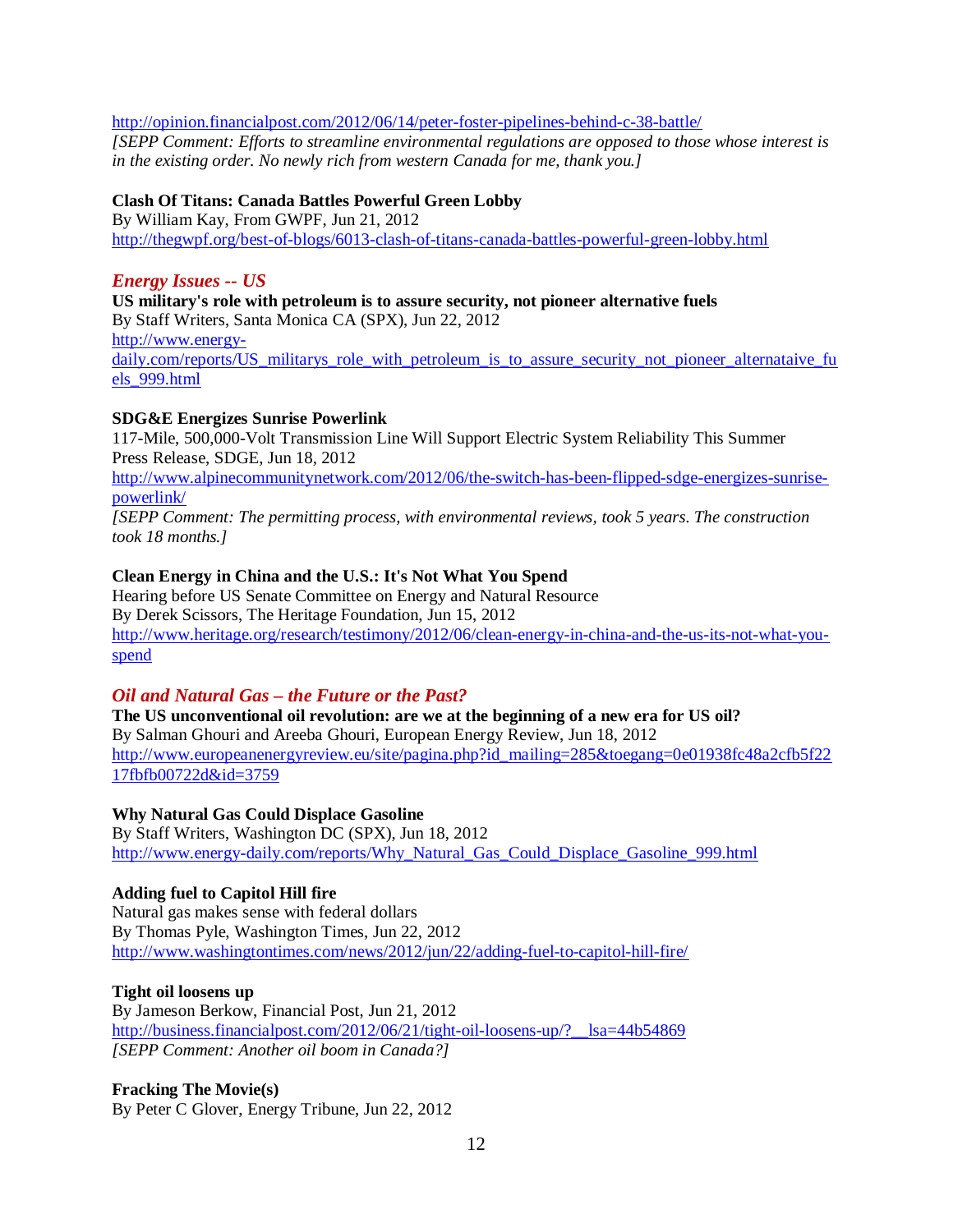#### http://www.energytribune.com/articles.cfm/10994/Fracking-The-Movies

# *Nuclear Energy and Fears*

### **Ohi reactors cleared for restart**

Permission to restart the first two of Japan's idled fleet of nuclear power reactors has been given by the prime minister following approvals from local municipal and prefectural authorities. Units 3 and 4 of the Ohi plant are both expected to be back at full power by the end of next month. By Staff Writers, WNN, Jun 18, 2012 http://www.world-nuclear-news.org/RS-Ohi\_reactors\_cleared\_for\_restart-1806124.html

# **Radioactive Power Politics: New Court Decision Lays Waste To U.S. Nuclear Power Development**

By Larry Bell, Forbes, Jun 17, 2012 http://www.forbes.com/sites/larrybell/2012/06/17/radioactive-power-politics-new-court-decision-layswaste-to-u-s-nuclear-power-development/

### **NRC Petitioned to Stop 35 Reactors Until Court Ruling Satisfied**

By Staff Writers,Washington DC (SPX), Jun 21, 2012 http://www.nuclearpowerdaily.com/reports/NRC\_Petitioned\_to\_Stop\_35\_Reactors\_Until\_Court\_Ruling\_ Satisfied\_999.html

### **RWE pulls plug on international nuclear power business**

By Staff Writers, Berlin (AFP), June 18, 2012 http://www.nuclearpowerdaily.com/reports/RWE\_pulls\_plug\_on\_international\_nuclear\_power\_business\_ 999.html

### **Virginia: Energy Capitol or Energy Prison**

By Marita Noon, Energy Tribune, Jun 20, 2012 http://www.energytribune.com/articles.cfm/10965/Virginia-Energy-Capitol-or-Energy-Prison

### *Alternative, Green ("Clean") Solar and Wind*

**\$9 Billion in 'Stimulus' for Solar, Wind Projects Made 910 Final Jobs -- \$9.8 Million Per Job**  By Michael Chapman and Fred Lucas, CNS News, Jun 20, 2012 [H/t GWPF] http://cnsnews.com/news/article/9-billion-stimulus-solar-wind-projects-made-910-final-jobs-98-millionjob

#### **Permitting and "Intergalactic" Transmission Issues Among Biggest Obstacles for Offshore Energy**  By Staff Writers, Power News, Jun 21, 2012

http://www.powermag.com/POWERnews/4749.html?hq\_e=el&hq\_m=2468840&hq\_l=10&hq\_v=5e6605 00d0

*[SEPP Comment: The conference appeared to avoid another key issue – cost.]* 

### **Wimp Power: Some Quotations from Wind's Critics**

By John Droz, Jr, Master Resource, Jun 21, 2012 http://www.masterresource.org/2012/06/wimp-power-windpower/#more-20456

#### **Soft Costs a Focus in Drive to Cut Solar Energy's Price**

By David Wagman, Power News, Jun 21, 2012 http://www.powermag.com/POWERnews/4723.html?hq\_e=el&hq\_m=2468840&hq\_l=9&hq\_v=5e66050 0d0

*[SEPP Comment: Sec. of Energy Chu is in a fierce race to lose the most.]*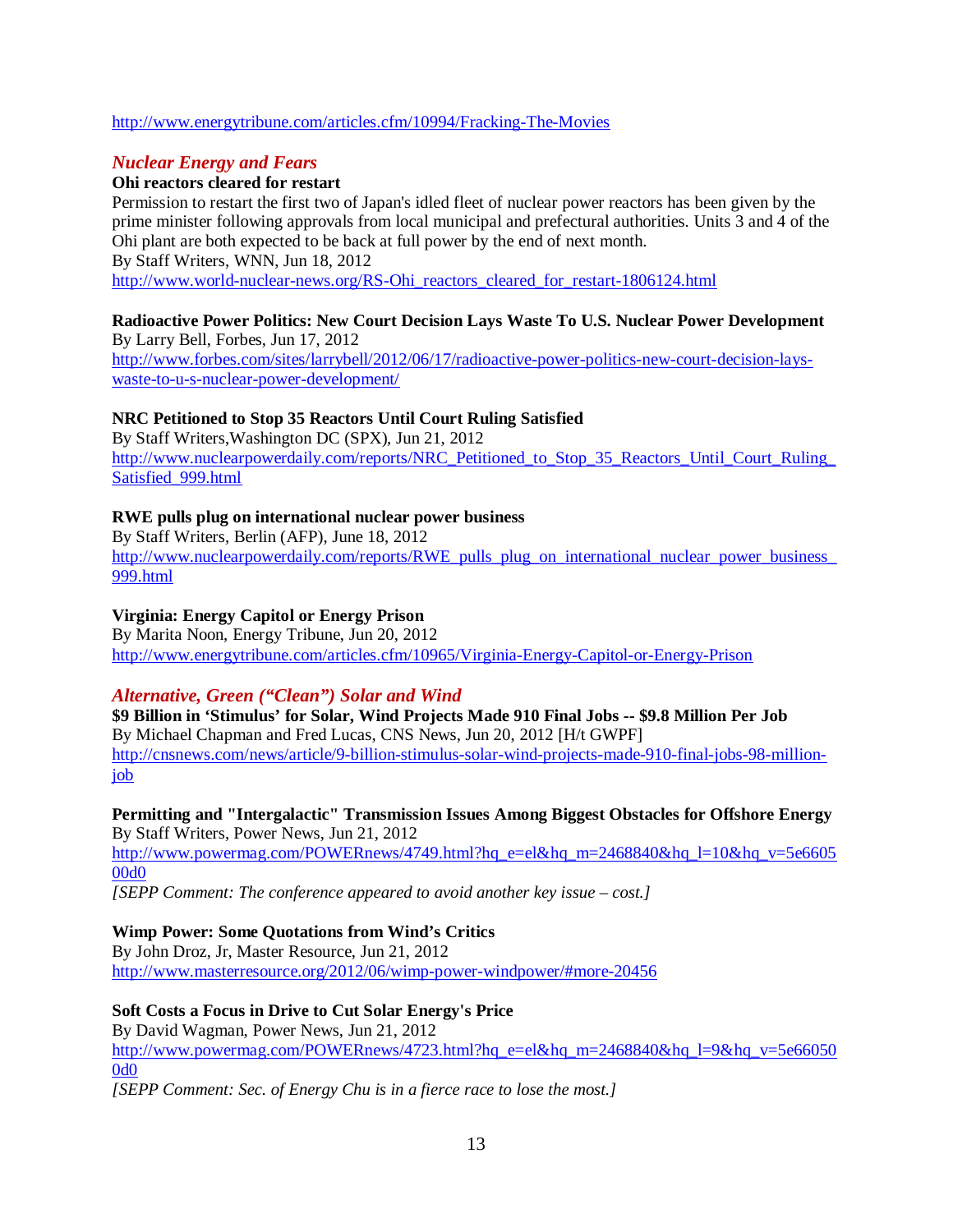### **Obama's Green-Jobs Fraud Exposed**

Editorial, IBD, Jun 21, 2012 http://news.investors.com/article/615697/201206211849/green-stimulus-created-just-910-jobs.htm?p=full

### *Carbon Schemes*

### **Another nail in the CCS coffin**

By Andrew Montford, Bishop Hill, Jun 21, 2012 http://bishophill.squarespace.com/blog/2012/6/21/another-nail-in-the-ccs-coffin.html

# *California Dreaming*

### **Environmental objections in path of bullet train**

Rail construction could create more emissions in an area that already has dirty air and high asthma rates. Resolving the issues could delay the project and boost costs. By Ralph Vartabedian, Los Angeles Times, Jun 11, 2012 http://www.latimes.com/news/local/la-me-bullet-green-20120611,0,7566489.story

### **GM mislabeling on the California ballot**

By Staff Writers, ACSH, Jun 18, 2012 http://www.acsh.org/factsfears/newsID.3705/news\_detail.asp *[SEPP Comment: What would the organic farmers say if it was proposed their products had the label: "May contain manure."]*

# *Review of Recent Scientific Articles by NIPCC*

# *For a full list of articles see www.NIPCCreport.org*

# **Warmth and Peace in the Roman Classical Period**

Reference: Chen, L., Zonneveld, K.A.F. and Versteegh, G.J.M. 2011. Short term climate variability during the "Roman Classical Period" in the eastern Mediterranean. *Quaternary Science Reviews* 30: 3880- 3891.

#### http://www.nipccreport.org/articles/2012/jun/19jun2012a1.html

Once again evidence continues to accumulate for (1) the rule-of-thumb proposition that warmer times have generally been more peaceful times throughout human history, (2) the likelihood that the high stable temperatures between 60 BC and 90 AD may well have been warmer than those of the 20th century, and (3) the likelihood that solar variability may have been "an important climate forcing factor during this time."

#### **The Theory of Warmth-Induced Amplification of Extreme Weather Events**

Reference: Buntgen, U., Brazdil, R., Heussner, K.-U., Hofmann, J., Kontic, R., Kyncl, T., Pfister, C., Chroma, K. and Tegel, W. 2011. Combined dendro-documentary evidence of Central European hydroclimatic springtime extremes over the last millennium. *Quaternary Science Reviews* 30: 3947-3959. http://www.nipccreport.org/articles/2012/jun/19jun2012a3.html *[SEPP Comment: Not supported by the evidence.]* 

#### **Dying from Particulate Air Pollution on Hot and Cold Days in Shanghai, China**

Reference: Cheng, Y. and Kan, H. 2012. Effect of the interaction between outdoor air pollution and extreme temperature on daily mortality in Shanghai, China. *Journal of Epidemiology* 22: 28-36. http://www.nipccreport.org/articles/2012/jun/20jun2012a2.html

*[SEPP Comment: Based on the statistical analysis, extremely cold days amplified the deaths from air pollution, extremely hot days did not.]* 

#### **Plant Responses to Significant and Rapid Global Warming**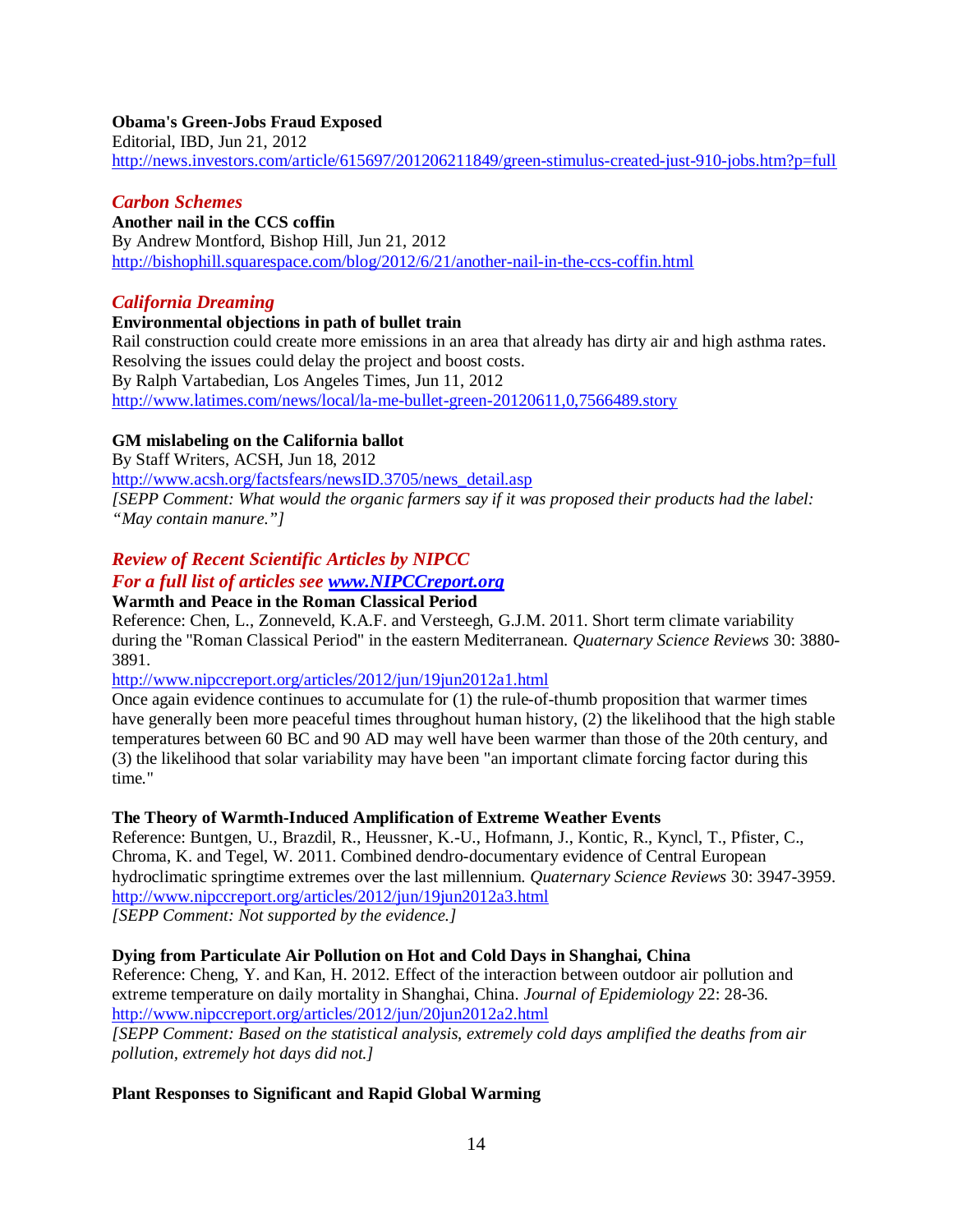Reference: Willis, K.J. and MacDonald, G.M. 2011. Long-term ecological records and their relevance to climate change predictions for a warmer world. Annual Review of Ecology, Evolution, and Systematics 42: 267-287.

http://www.nipccreport.org/articles/2012/jun/20jun2012a1.html

*[SEPP Comment: Examining the empirical evidence what did happen rather than building a model of what may have happened. How Novel!]* 

### *Environmental Industry*

### **Left-Wing Foundations Dictate Obama's Misplaced Priority**

By David Horowitz and Jacob Lanksin, IBD, Jun 19, 2012 http://news.investors.com/article/615354/201206191753/money-forces-obama-to-focus-on-climatechange.htm?p=full

### **U.N.'s threat to biodiversity**

'Green' agenda is not healthy for children and other living things By David Rothbard and Paul Driessen, Washington Times, Jun 15, 2012 http://www.washingtontimes.com/news/2012/jun/15/uns-threat-to-biodiversity/

### **More indium**

By Andrew Montford, Bishop Hill, Jun 22, 2012 http://bishophill.squarespace.com/blog/2012/6/22/more-indium.html *[SEPP Comment: Creation of imaginary scarcity for the benefit of environmentalists and bureaucrats.]*

### *Other Scientific News*

### **Soil Moisture Climate Data Record Observed from Space**

By Staff Writers, Vienna, Austria (SPX) Jun 21, 2012 http://www.spacedaily.com/reports/Soil\_Moisture\_Climate\_Data\_Record\_observed\_from\_Space\_999.ht ml

### **Extensive water in Mars' interior**

By Staff Writers, Washington DC (SPX), Jun 22, 2012 http://www.marsdaily.com/reports/Extensive\_water\_in\_Mars\_interior\_999.html

# *Other News that May Be of Interest*

**U.S. reclaims top spot in super-computer wars with machine that 'can do more in an hour than the world's population working non-stop for 320 years'**  By Eddie Wrenn, Daily Mail, Jun 18, 2012 http://www.dailymail.co.uk/sciencetech/article-2161182/IBM-Sequoia-US-reclaims-spot-worlds-fastestsupercomputer-Chinas-Fujitsu-K.html

### **Malaysia rare earths plant gets go-ahead**

By Staff Writers, Kuala Lumpur, Malaysia (UPI), Jun 20, 2012 http://www.spacemart.com/reports/Malaysia\_rare\_earths\_plant\_gets\_go-ahead\_999.html

### **Energy poverty takes toll on Balkan forests**

Governments' inability to address energy poverty in Southeastern Europe is increasing the threat of deforestation, as illegal timbering is seen by needy people as their only chance for survival through harsh winters.

By Staff Writer, EurActiv, Jun 21, 2012 [H/t GWPF]

http://www.euractiv.com/climate-environment/energy-poverty-takes-toll-balkan-news-513402 **###################################################**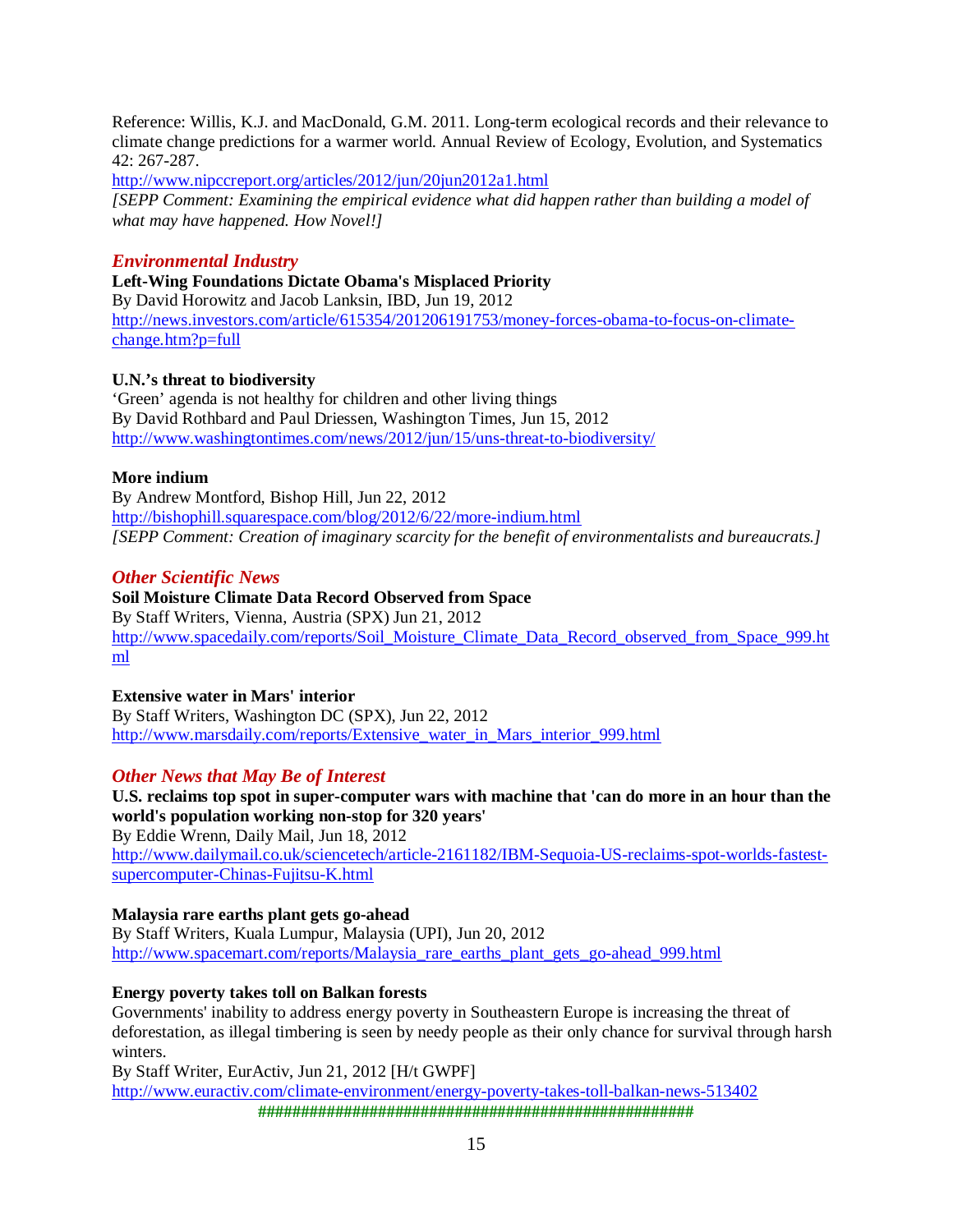#### **BELOW THE BOTTOM LINE:**

**'Peak Rock': The ONION Goes Neo-Malthusian (Fixity/depletion curse expands)**  By Robert Bradley Jr, Master Resource, Jun 22, 2012 http://www.masterresource.org/2012/06/peak-rock-parody/#more-20283 *[SEPP Comment: A little humor in an all too serious world.]* 

#### **To fix the climate, take meat off the menu**

By Rances Kissling and Peter Singer, Washington Post, Jun 15, 2012 http://www.washingtonpost.com/opinions/why-are-they-serving-meat-at-a-climate-changeconference/2012/06/15/gJQAUn0afV\_story.html *[SEPP Comment: Ask the Secretary of State Clinton to sell that one to Congress!]* 

#### **Top predators key to extinctions as planet warms**

By Staff Writers, New Haven, CT (SPX), Jun 22, 2012 http://www.terradaily.com/reports/Top\_predators\_key\_to\_extinctions\_as\_planet\_warms\_999.html ###################################################

### **ARTICLES:**

**1. Why Rio is a success - BRICS shut out Green excesses** 

By Alex Oxley, World Growth, NO URL, Jun 22, 2012

Rio de Janeiro, As the Rio+20 meeting in Brazil draws to a close, World Growth Chairman Alan Oxley notes this meeting is a welcome step change for the UN - away from an unhappy pattern of global environmental meetings marked by division and failure. The reason is leadership by the BRICS, particularly Brazil.

"The communique delivered at Rio is a practicable program that attempts to map out steps towards environmental protection and sustain economic growth. It fairly represents the consensus of opinion among members of the United Nations."

"It very clearly reflects what most of the world thinks and makes clear what UN climate change officials in Copenhagen obscured almost three years ago: Onerous global environmental regulations that cut economic growth are not acceptable."

"Nor is there hyperbole about disastrous rates of removal of tropical rainforests, but businesslike reendorsement of UN programs to promote steady and effective management of forests."

"The fanciful Green-age economic management tools - ecological economics, natural capital, sustainability indexes - are put back where they belong: at the fringe. They are recognized as measures that will flatten growth, not enhance it. The classical aims of sustainable development - increasing economic growth and protection of biodiversity - are reaffirmed. "

"In masterful display of conference management, the Brazilian Government set up the Rio+20 Conference to lock the impracticable, pet projects of environmental groups and European environment minister out of the UN agenda."

"Three days before the conference ended and before global leaders addressed it, the Brazilian co-ordinator closed down the negotiating groups that had been running for months and issued the text of a declaration, effectively telling the more than 150 delegations, 'That's it. This is what we will approve.' "

"This will be the first major UN conference in memory which has not turned on the results of high-wire antics after time has run out."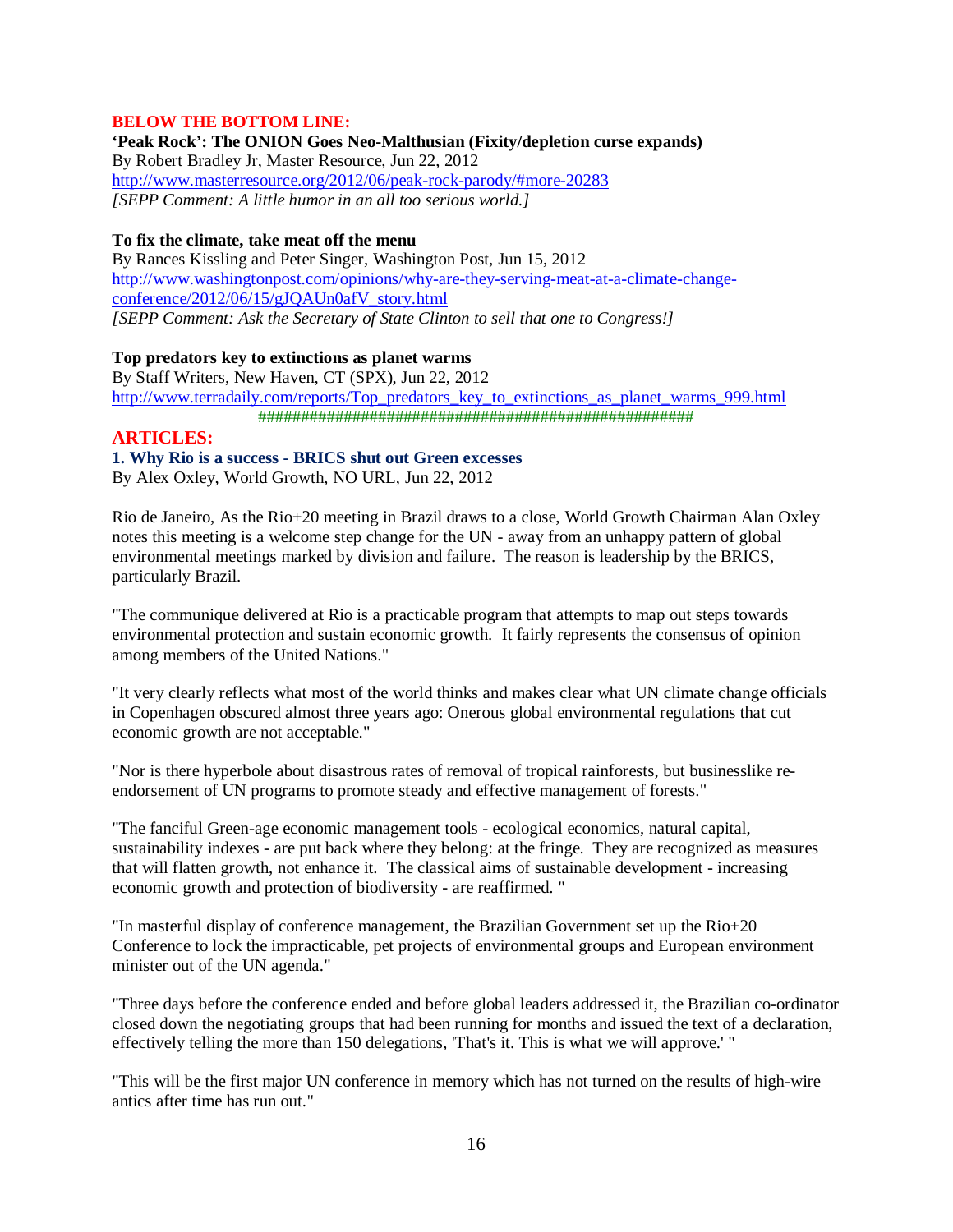"Green campaigners have protested that Brazil's chairing of the meeting has been heavy-handed. Experienced multilateral negotiators applaud Brazil for artful conference management."

"Nothing better illustrates by contrast the mishandling and incompetence of one climate change conference after another for nearly two decades, culminating at Copenhagen in 2009. These fiascos severely damaged the UN brand."

"This is a return to sanity and a reconnection of the UN system to what most people in most member states want, not what Green minorities in rich countries demand."

"What brought this change? It was not enlightened leadership by the world's developed economies; it was energized by the realistic self-interest of the emerging economies. They are the ones to benefit most from proper implementation of sustainable development and lose most from green economy rhetoric. Brazil is to be congratulated for this achievement."

*Alan Oxley is a highly-experienced, former multilateral negotiator. He is a former Ambassador (of Australia) and former Chairman of the GATT, the predecessor of the WTO. During his diplomatic career he also served terms as a diplomat covering UN meetings in both New York and Geneva. He founded the pro-growth and free market NGO, World Growth, with the aim of adding balance to global debate about sustainable development.* \*\*\*\*\*\*\*\*\*\*\*\*\*\*\*\*\*\*

#### **2. Letter from R.C.E. Wyndham To the Bishop of Exeter**  Cornwall, England, Jun 14, 2012, No URL

Rt. Rev. Michael Langrish Bishop of Exeter The Bishop's Office The Palace Exeter, EX1 1HY

Dear Bishop Langrish

Earlier in the week I listened to what you had to say following the welcome decision to withdraw the diocese's application to erect wind turbines in Devon. I see that your remarks have now been republished in The Daily Telegraph. In particular, it is striking that you consider that you and your staff were subjected to abuse by objectors. Well, I was not part of any such exchanges and do not condone, in your own words, 'bullying tactics'. On the other hand, I cannot help pointing out - to a churchman and so an ethical standard bearer, most especially - that such tactics are an absolutely routine component of the dialectical arsenal favoured by climate change proselytisers, amongst whose ranks the prelatariat of all denominations have constituted a prominent and discreditable cadre of alarmist partisans. Accordingly, whilst I will certainly not stoop to the use of opprobrious language, neither do I have any intention of pulling punches simply in deference to 'the cloth', if I may so put it.

Fortuitously, the story of your wind turbines has broken almost exactly with the publication of recent pronouncements of the Intergovernmental Panel on Climate Change (IPCC), supplemented by parallel pronouncements by the National Oceanographic and Atmospheric Administration, another global warming alarmist body sustained, in this case, by the American government. These prompted me to write to my local MP, George Eustice - as you will know, an erstwhile press guru to David Cameron. Rather than going to the bother of re-inventing the wheel, as it were, what follows is a slightly altered text of what I wrote to him two days ago; the nature of the IPCC/NOAA pronouncements will become evident towards the end: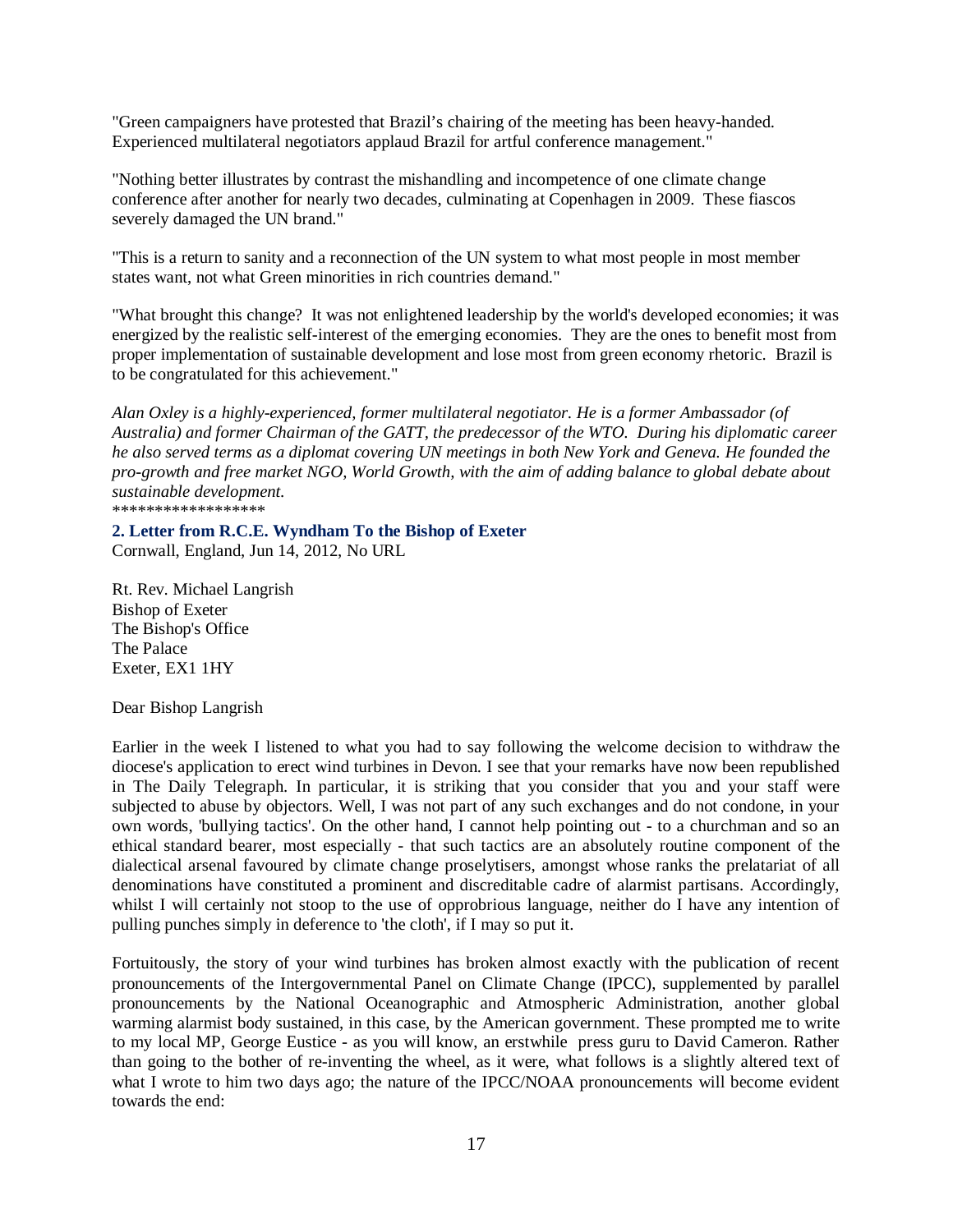*It is always intriguing to note how people such as yourself, who proselytise this issue, invariably settle for sweeping generalisation in preference to the more taxing task of addressing specifics; Yeo, for example, could give master classes in dissimulation. This has consequences. In an immediate sense, it makes it hard to decide whether you have understood my email of 8 June, which initiated this exchange or, indeed, have even read it.* 

*Climate change major risks: Such as? There is not one shred of empirical evidence for your assertion. There is, of course, an ocean of mendacious and fraudulent computer modelling by people with vast vested interests in promoting the scam. These embrace individual scientists, to the lasting shame of each academia, scientific societies and publications, the prelatariat of all religious denominations ('faith communities', rather primly and sententiously I suppose we must*  now call them), NGOs, civil servants, politicians, the media and a number of industrial *enterprises.* 

*You state that you do not underestimate my 'strength of feeling on this important issue'. With*  respect, you are well wide of the mark. I have no strong feelings about climate change. Climate *change is fact of life and, in that sense, is a banality. I do, however, have a prejudice against blatant chicanery and outright knavery. You add that you, personally, do believe in dangerous human contribution to so-called climate change. In order to entertain such a proposition, you must accept that, within the context of a vast, chaotic system such as the atmosphere, minor changes to the concentration of a benign trace gas (let me remind you, in overall concentration amounting to less than 1/25th of a single percentage point) can of itself generate catastrophic climatic consequences; in any contemplated response, do please avoid the impulse to quote water vapour - for alarmist promoters like you, a very insecure, double sided argument! No, allow me to suggest, again with respect, that this is an intellectual construct which cannot be advanced*  with honesty of purpose. And yet, it is upon this vast inverted pyramid constructed on the summit *of a sand dune that this disreputable government, as well as its lamentable predecessor, has founded the UK's energy and economic policies.* 

*Neither is this, anyway, a scientific issue. The science is clear. There have been and are no untoward changes in global climate outside those which flow from natural variability. There have been no recent climatic phenomena, which do not have numerous precedents. CO2 has nothing to do with the matter.* 

*On the other hand it is an ethical issue. The ethical considerations arise from the activities of propagandists when* 

- � *they seek to howl down any form of questioning or dissent,*
- � *they use threatening vilification as a propagandist tool,*
- � *they damage the careers of those who have the temerity to question their dogma,*
- � *they wilfully and knowingly misrepresent data,*
- � *they wilfully and knowingly suppress contra-indicative data,*
- � *they claim data to be authentic and rigorous when, in reality, it is cherry picked from partisan environmentalist propaganda material,*
- � *they undermine scientific method by refusing to disclose and share data/methodology,*
- � *they wilfully subvert and prostitute their calling for personal gain and selfaggrandisement,*
- � *they subvert hitherto trusted forums of scientific discussion and dissemination,*
- � *they subvert the independence of peer review as a legitimate check and balance,*
- � *they abuse the young by indoctrinating deviant 'science',*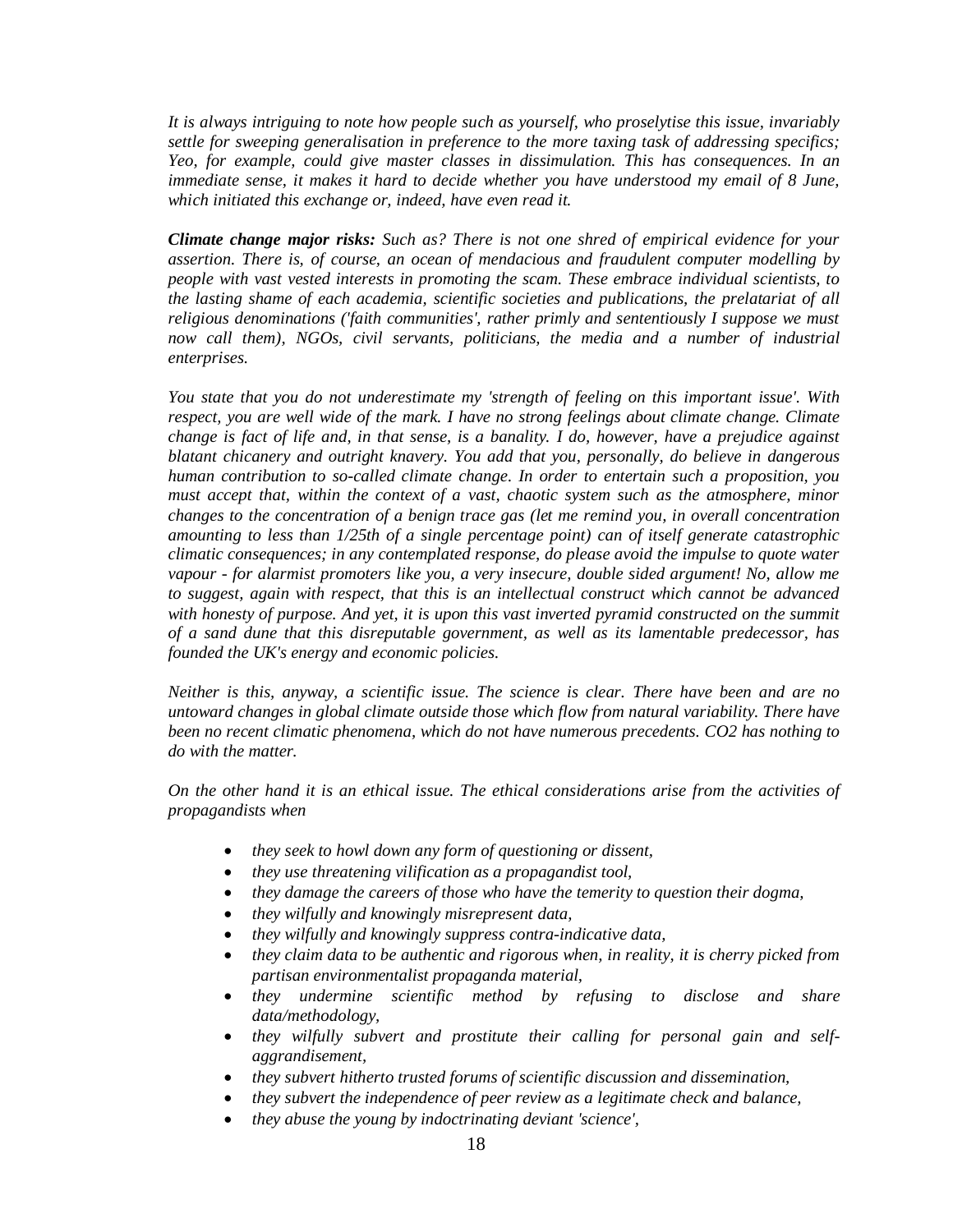- � *they lay waste to the environment with worthless and hideously expensive machines (wind/tidal turbines) as well as other devices such as photo-voltaic cells,*
- � *they oppress the poor by diverting land usage from food crop cultivation to uneconomic and inefficient mono-crop cultivation of so-called biofuels,*
- � *they wilfully associate their personal conceits and financial interests with massive environmental pollution in the developing world,*
- � *they are complicit, for the same reasons, in rainforest and other forms of environmental destruction,*
- � *they manipulate the fiscal arrangements of entire countries on the basis of demonstrable falsehood,*
- � *they spread lies designed to intimidate poorly educated and/or gullible populations,*
- � *they claim economic insights based upon false assumptions, corrupted data and outright lies,*
- � *they sustain vast departments of state to promote falsehood and scaremongering,*
- � *they subsidise supposed independent pressure groups for the purpose of surreptitiously encouraging partisan lobbying,*
- � *they lend succour and support from the safety of privileged positions, inherited and otherwise, to villains and scientific charlatans,*
- � *they seek to close off and monopolise what should be legitimate debate on a controversial matter of importance, again from behind barricades created by privilege,*
- � *they ostentatiously ignore whatever is inconvenient to their tendentious paradigm, however distinguished and credible the sources may be,*
- � *they whitewash arrant knavery,*
- � *they distort, in furtherance of their mendacity, the normal accepted meaning of language,*
- � *they subvert the hitherto trusted organs of mass communication.*

*Well, enough to be getting on with, I suggest. The questions are how to mitigate the damage/how to hold to account those responsible for it!* 

*So back briefly to my communication of 8 June. The point of that email was to draw to your attention a recent pronouncement - let it be stressed, not from a sceptical voice but from the Intergovernmental Panel on Climate Change, after all your very own supposed primary source of information/wisdom in this matter, and backed up by none other than the National Oceanographic and Atmospheric Administration, another major climate alarm propagandist. And what were these two saying? Why, to be sure, that solar panels, one of the major supposed low carbon palliatives so much beloved by you and in such evidence in your own constituency, as by-products of their manufacture, are in reality delivering to the atmosphere what are now measurable quantities of greenhouse gases of a virulence representing entire orders of magnitude greater than any comparable effect produced by carbon dioxide which, in your declared philosophy, is the primary bugaboo. Moreover, these gases, in marked contrast to CO2, are entirely man made and are also vastly more long lasting.* 

*As I stated at the outset of this message, it is not clear to me whether or not you grasped what was being said. In any event, if you can explain the logic of this wondrous contribution to the welfare of the planet, not to mention the rivers of treasure diverted to its promotion, I'd be interested to hear the case.*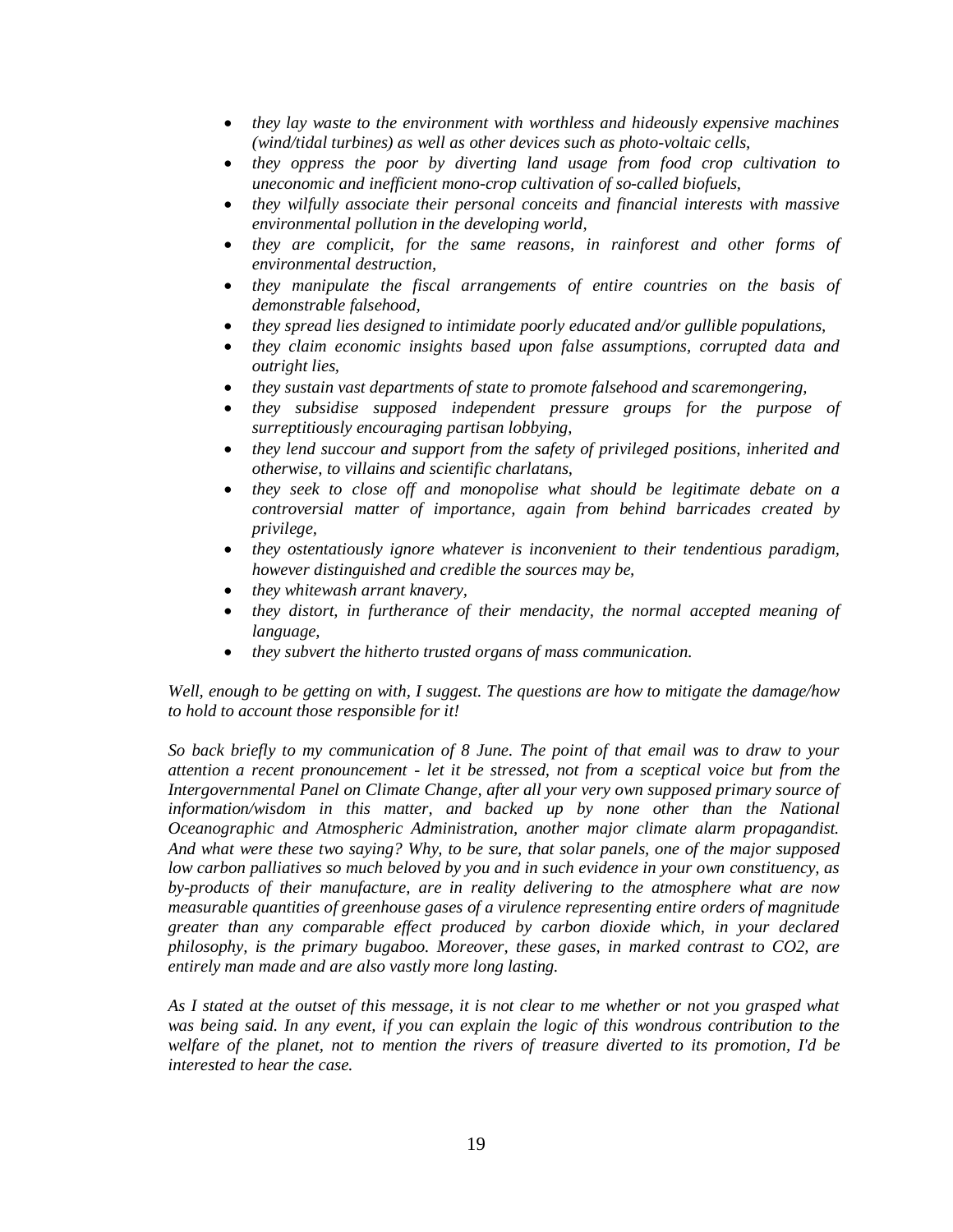During the last few days, the papers have been awash with the C of E's objections over the issue of whether or not a brace of homosexuals should be able to 'marry'. As it happens, in relation to this specific issue, I am rather on your side. But, since I am also addressing a churchman, there also springs to mind the new testament reference to motes and beams. These, of course, are contained in a parable directed mainly at hypocrisy but which is also about relativities. What is being weighed in the scales is the comparatively minor issue of some aspect of personal conduct on the one hand and, on the other, the wilful corruption of the species' greatest achievement, namely the forging of an instrument for the exploration of objective truth; I refer, of course, to scientific method. In terms of their relative importance, so disproportionate are these two contrasting alternatives that it seems almost ridiculous to consider them in the same sentence. And yet, you and your confreres agonise over the trivial and consider yourselves virtuous when you ignore the infinitely greater - indeed far worse, for, willy nilly, you take on board and promote a fallacious, corrupt and massively damaging pseudo-scientific proposition.

Of course, as the wind turbine affair makes clear, there is money potentially to be made from pursuing the global warming mythology and if, by nature or nurture, you are of a religious bent, I suppose that one mythology may be thought of as pretty much like another. In any event, I'm sure that cupidity in no way impacted upon the decision making processes of the diocese in its originally misguided efforts to reduce its 'carbon footprint'. Clearly, though, the fatuousness of that soubriquet fails to strike you.

This letter is already long enough, so I will resist the urge to comment further - well, save perhaps to say that, with one shining exception, namely George Pell, Cardinal Archbishop of Sydney, the positioning of the prelatariat in the so-called climate change controversy has been devoid of moral insight, but rich in sanctimonious self-preening

Your own recent declarations are at one with that.

Yours sincerely

R.C.E. Wyndham \*\*\*\*\*\*\*\*\*\*\*\*\*\*\*\*\*\*

#### **3. Feel-Good Environmentalism at the U.N.**

Why do the global glitterati ignore water and air pollution? By Bjorn Lomborg, WSJ, Jun 20, 2012 http://online.wsj.com/article/SB10001424052702304765304577478470785293702.html?mod=ITP\_opini on\_0 T

he United Nations environment summit in Rio this week is a great example of how good intentions can thwart real progress on global problems.

What's the world's biggest environmental challenge? Ask the global elites at U.N. conferences, and they're likely to answer: "global warming." Global warming is indeed a concern, and we need smart solutions. But let's put things in perspective. According to statistics from the emergency disasters database, deaths caused by flooding, droughts, heat waves and storms—including the effects of global warming—now account for about one-twentieth of one percent of all deaths in the developing world. From 1990-2007, that averaged about 27,000 deaths per year.

By contrast, lack of access to clean drinking water and sanitation kills almost three million annually. Almost two million people, meanwhile, die each year inhaling smoke from inefficient and dirty fuels such as dried animal dung, crop residues and wood. Another one million die from the effects of outdoor air pollution.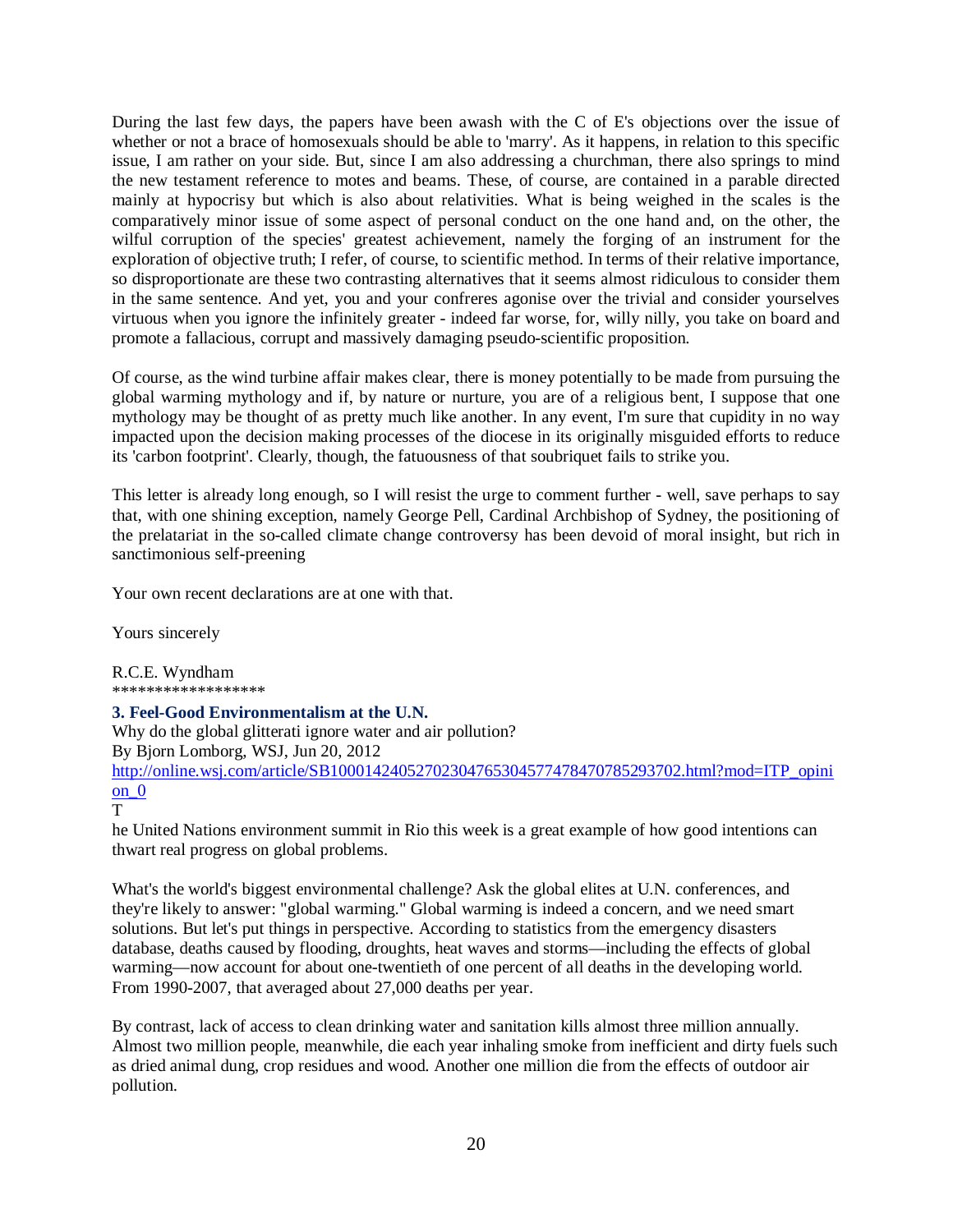All told, more than 13% of Third World deaths—about six million in total—stem from air and water pollution. This means that for every global warming-related death, at least 210 people die each year from old-fashioned air and water pollution.

Even an extremely ambitious climate policy—aiming to cut global carbon-dioxide emissions by 50% below 1990s levels—would entail enormous costs but save very few lives. Inexpensive policy changes, however, could virtually eliminate pollution-related deaths, which are so much more numerous than global warming-related ones.

Why then, do U.N. elites focus all their efforts on a feeble attempt to assist one person before successfully preventing 210 deaths? Because global warming feels more important—more hip. The majority of people in wealthy countries have lived their entire lives with clean air, clean water and electricity supplied through a grid. Air and water pollution is just old hat.

But surely "helping the world" isn't about making us feel good. It's about actually helping poor nations.

Nowhere are these misplaced priorities more apparent than in U.N. Secretary-General Ban Ki-Moon's favorite program, "sustainable energy for all," which has emerged as a key goal of this year's summit. The program aims to ensure that all people have access to energy, but it places an inordinate emphasis on "green" technologies.

The program's celebrity backers correctly point out that 1.3 billion people lack electricity, meaning it's "lights out" when the sun goes down. They rightly anguish that three billion people rely on dirty fuels. But then they argue that "green" energy is the way to help.

Why would we choose inefficient, intermittent and costly technologies to solve a simple problem? Simply put: Because it makes us feel good.

Take former Norwegian Prime Minister Gro Harlem Brundtland, a member of Mr. Ban's global sustainability panel. In a recent statement, she gave perhaps the starkest example of attempting to solve a substantial problem with a feel-good policy: "Smoke from wood, dung and coal from cooking and heating remains one of the world's major public health problems. Major investment is needed to accelerate the move away from carbon fuels and to improve energy efficiency."

Sure, sometimes solar panels in far-flung communities can work. But generally, reliable electricity for those billion-plus people who lack it should come from simple, cheap solutions like hooking up generators or, better yet, power plants—which, just like ours, mostly run on fossil fuels.

The same goes for tackling indoor air pollution. In some circumstances, solar cookers can be a good idea. But the technologies that have served us well, such as kerosene and natural gas, are much more likely to be cheap, flexible and useful for hundreds of millions of people.

It's the height of arrogance to think that Third World countries should use weak and expensive technologies just to make some in the West feel good. In essence, the global elite is telling coughing Third World people sitting in their dark hovels: "Get a solar panel." That's akin to telling people suffering from water pollution to drink Perrier. Or indeed, to suggest that breadless people should eat cake.

There are real and often overlooked environmental problems to be tackled. We need to talk less about ineffective, "feel-good" solutions to global warming and more about smart fixes to air and water pollution. We need to take back our environmental summits from the well-meaning glitterati and do what works.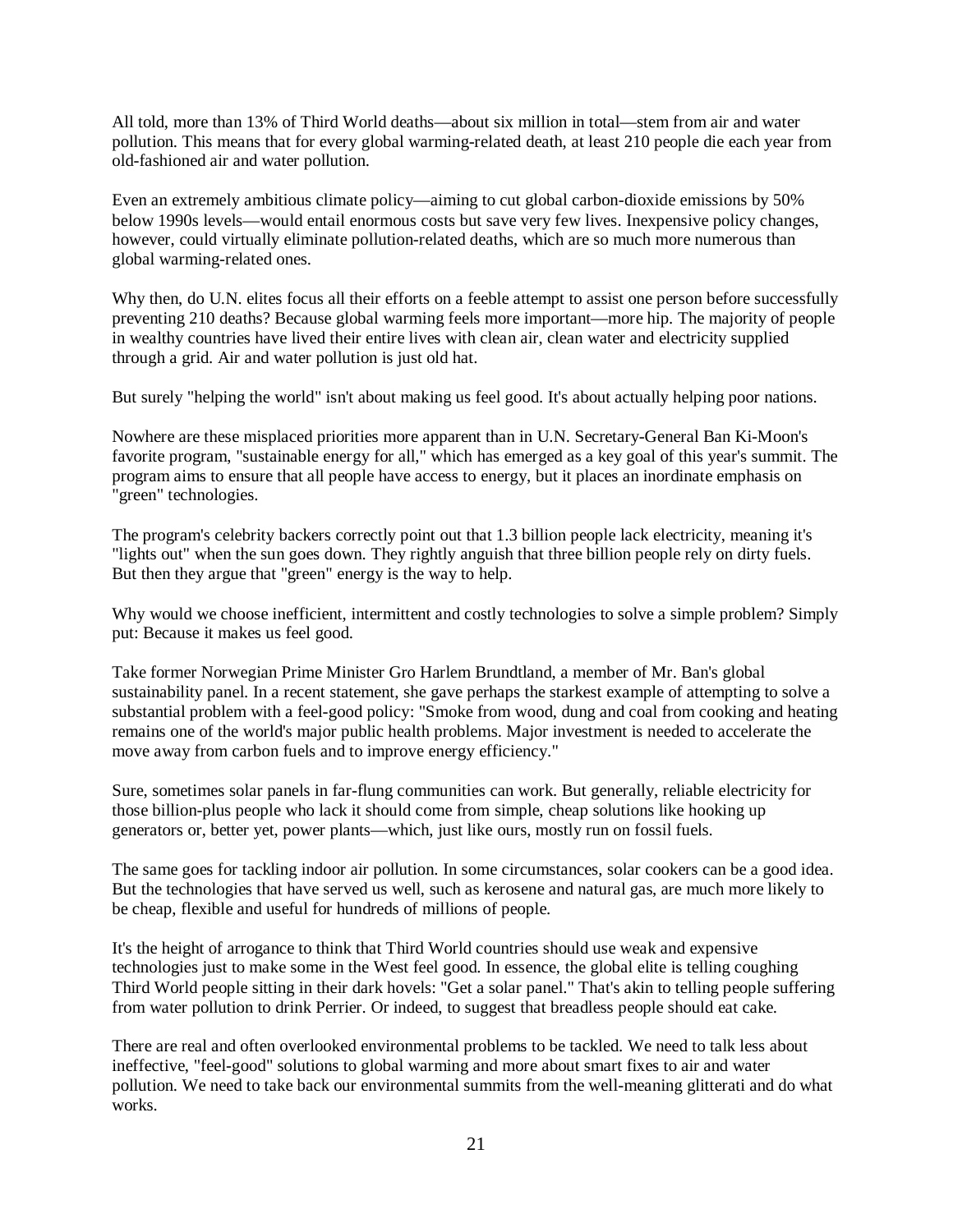*Mr. Lomborg is an adjunct professor at the Copenhagen Business School and the author of "The Skeptical Environmentalist" (Cambridge Press, 2001) and "Cool It" (Knopf, 2007).*  \*\*\*\*\*\*\*\*\*\*\*\*\*\*\*\*\*\*

#### **4. America, Start Your Natural-Gas Engines**

Replacing gasoline in our cars could be an energy game changer. Here's what we need to do to get from here to there.

By Tom Fower, WSJ, Jun 18, 2012 http://online.wsj.com/article/SB10001424052702304192704577406431047638416.html

America has a wealth of natural gas in the ground. So, how do we get it into our cars?

The recent deluge of low-cost shale gas is already changing the way the country runs. Electric utilities are turning to gas to power their turbines, and chemical companies that rely on the fuel are coming back to the U.S. after years of investing overseas.

But the holy grail is transportation.

Every day, we consume 70% of our oil getting from place to place—and produce more than 30% of our greenhouse gases along the way. If we could run our vehicles on natural gas, it could kill two birds with one stone: Not only is natural gas a lot cheaper than oil right now, but its emissions are much cleaner than gasoline or diesel.

"This abundance of natural gas is something we weren't expecting as a country, but it's here now, and it's a gift we should take advantage of," says Steven Mueller, chief executive of Houston-based natural-gas producer Southwestern Energy Co. "There's huge savings here and a way to help to environment."

Natural gas is already making big inroads in the commercial-truck market. Delivery companies, trash haulers and other firms that operate big fleets are switching to natural-gas vehicles to save on fuel costs. But the really big leap—and the much more daunting task—will be getting passenger cars running on natural gas.

Cost is a big part of the problem: Natural-gas cars are more expensive upfront, thousands of dollars more than regular models. That's a tough sell anytime, never mind in this economy.

Public refueling stations, meanwhile, are few and far between. And there's the question of consumer psychology: How do you convince drivers that it's wise or even safe to put natural gas in their cars?

The barriers are significant, but pursuing natural-gas transportation is still worth the effort, according to a paper by Christopher Knittel, a professor of energy and economics at the Massachusetts Institute of Technology.

With the right policy incentives, he writes, natural-gas vehicles could "increase the nation's energy security, decrease the susceptibility of the U.S. economy to recessions caused by oil-price shocks, and reduce greenhouse-gas emissions and other pollutants."

Here's a closer look at some of the challenges and how they could be surmounted.

Reinventing the Car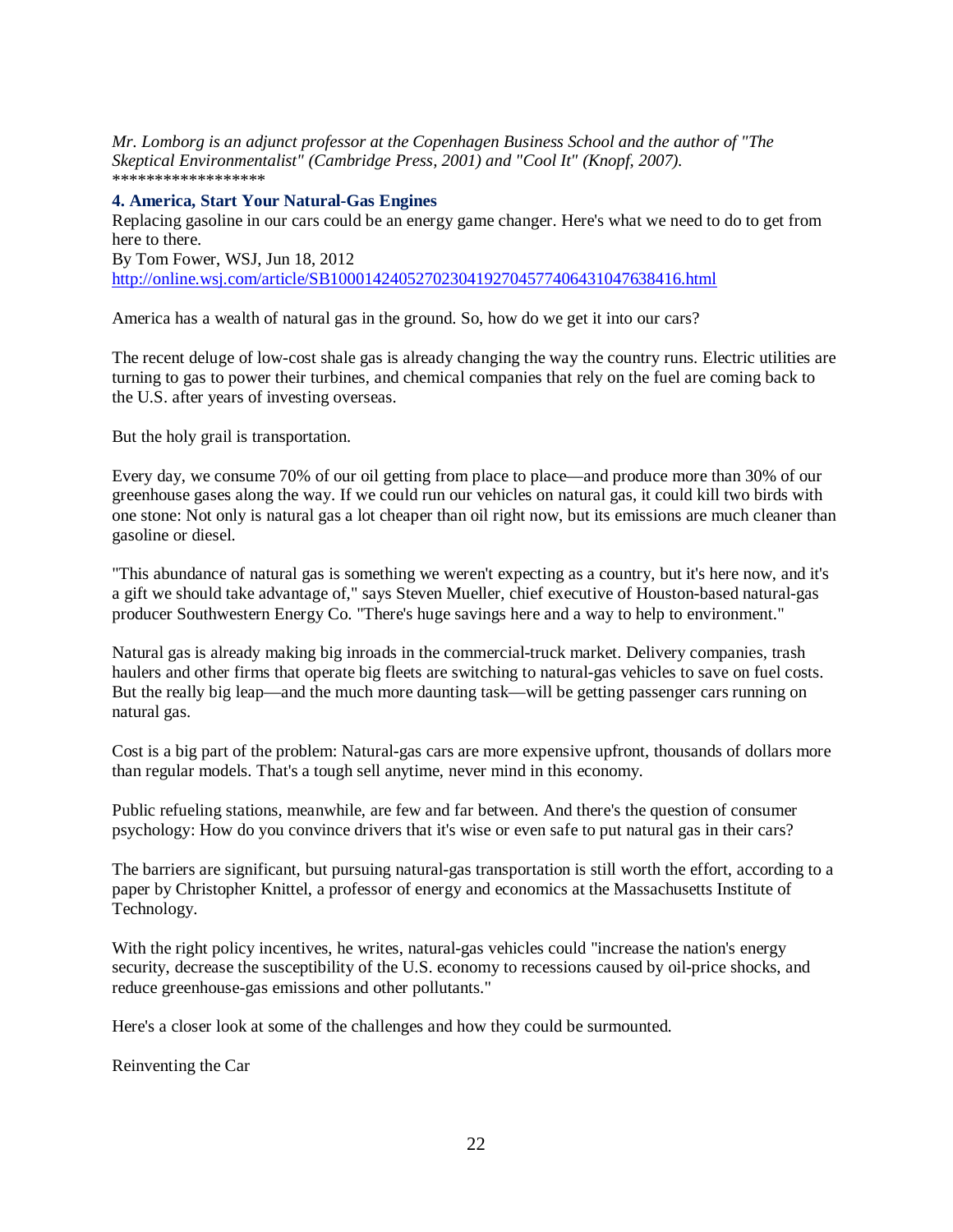The big issue with building natural-gas vehicles is the fuel tank. Gasoline and natural-gas engines are relatively similar. But natural gas must be stored under high pressure—so the tanks must be stronger, heavier and larger. And that drives up the price. The only natural-gas passenger car sold in the U.S., the Honda Civic GX, costs about \$5,200 more than a comparable gasoline vehicle and \$3,600 more than the gasoline/electric hybrid Civic.

In other parts of the world, governments have mandated a switch to natural-gas vehicles, regardless of the higher cost of vehicles. In Pakistan and Iran, for instance, the governments made the change because the countries lack sufficient gasoline-refining capacity. Now the two countries have about 2.7 million and 1.9 million natural-gas vehicles, respectively.

That kind of mandate is all but unthinkable in the U.S. But there are efforts afoot to work around the fueltank issues to bring down the cost. 3M Corp. said earlier this year it is joining with Chesapeake Energy Corp. to develop natural-gas fuel tanks that use plastic linings wrapped in carbon-composite materials. The tanks could be 10% to 20% lighter with 10% to 20% more capacity than current natural-gas tanks, the companies said.

Meanwhile, researchers at the University of Missouri have developed a smaller tank that allows natural gas to be stored at a much lower pressure by keeping it in a material essentially made out of corncobs turned into charcoal briquettes. Early tests of the tank on a natural-gas pickup truck have worked well, according to researchers.

Another approach to the problem is economies of scale: If more natural-gas vehicles were sold, it's likely that the costs would come down.

There aren't any large-scale efforts under way to ramp up sales volume of passenger cars. But some natural-gas exploration and production companies have agreed to replace thousands of their existing pickup trucks used in the field with vehicles running on compressed natural gas, a form of the fuel popular in smaller vehicles.

Following discussions with the American Natural Gas Association, an industry group, Chrysler Group LLC said this year it will build at least 2,000 heavy-duty Ram pickup trucks that run on both CNG and gasoline. General Motors Co. said it would offer similar vehicles in its GMC Sierra and Silverado lines.

Proponents also think a big part of the upfront-cost problem is perception: People, they argue, don't realize how much natural gas can save them over the life of the vehicle. With a gallon of gasoline hovering around \$4 in many parts of the country, the comparable amount of natural gas can cost about half as much at current prices.

Still, you may need to drive quite a while to make it pay off. Consider this analysis by Prof. Knittel of MIT: Assume a CNG-fueled car costs \$5,500 more than its gasoline counterpart, and assume a \$1.40-pergallon price advantage for CNG. Given that, he says, it could take more than nine years before the car owner broke even.

That's hard for the average car buyer to swallow. "The average person discounts any fuel savings beyond three years," says Kathryn Clay, executive director of the Drive Natural Gas Initiative, a program funded by natural-gas producers and gas utilities.

Reinventing the Pump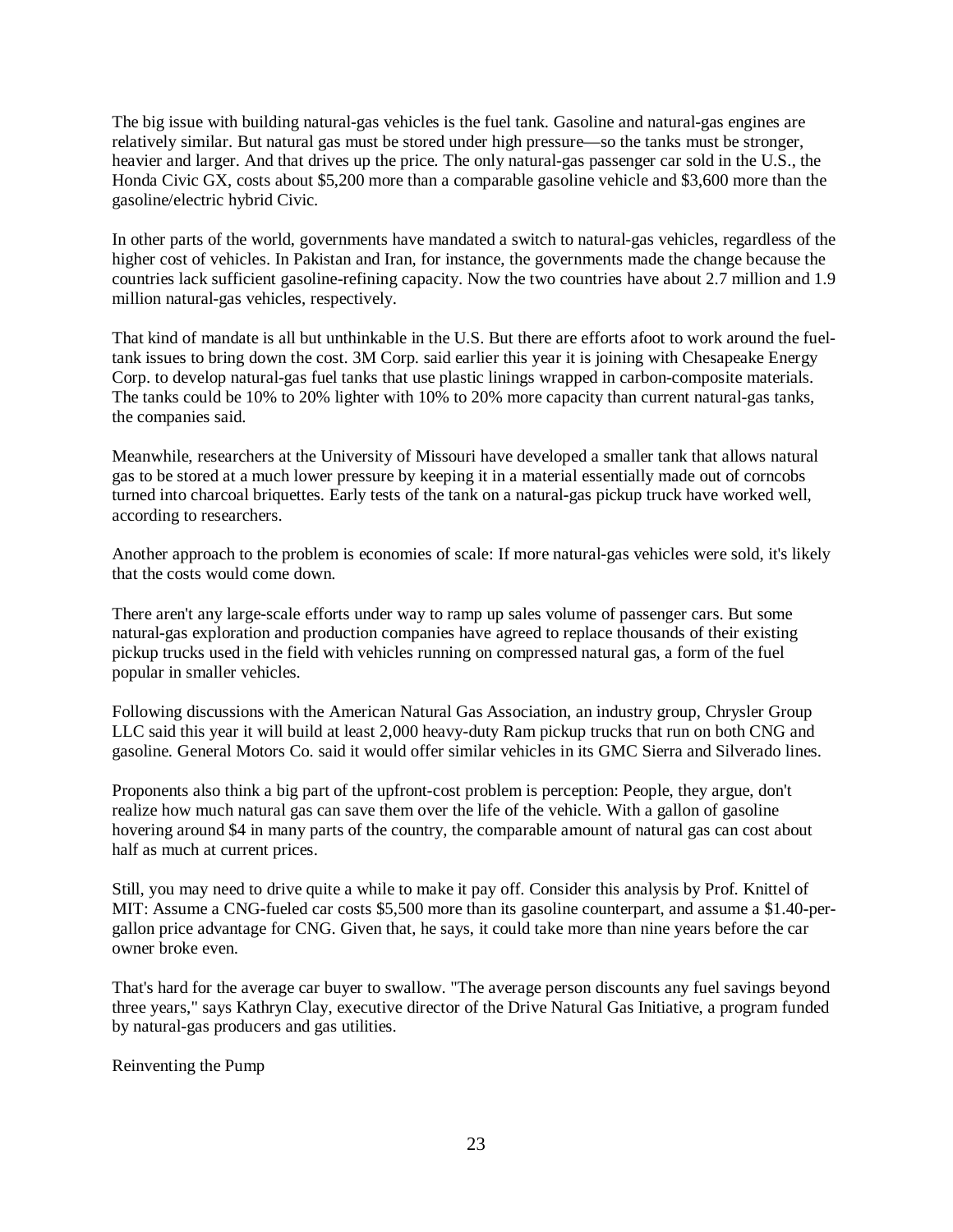Regardless of how big and bulky the fuel tank, if you can't find a CNG station in your neighborhood, you're not going anywhere. Of the 1,500 stations available in the U.S., only about half are accessible to the public; the rest are reserved for fleet vehicles. That's a tiny fraction of the 118,000 public gasoline stations spread coast to coast.

A number of companies are currently setting up new fueling stations. These are on a very limited scale and serve mostly fleet vehicles, but some stations are in prominent public places, and advocates hope they'll spark consumer interest in the vehicles. Apache Corp. for instance, built a CNG refueling station at Houston's Bush Intercontinental Airport to service a small fleet of CNG parking shuttles that the City of Houston operates.

The big barrier to setting up stations on a broad scale is cost. The average cost for building a gasoline station and convenience store in the U.S. was about \$2.3 million in 2010, according to data compiled by the National Association of Convenience Stores. Adding the compressor and storage tanks needed for a CNG station can drive up the price by as much as \$500,000—assuming the station can even hook into a natural-gas distribution pipeline. That's a big investment when few people are filling up their tanks with natural gas.

CNG vehicle owners also have an in-home fueling option—an appliance called the Phill. About the size of a large upright vacuum cleaner, the Phill can be installed on the wall of a garage with access to a 240 volt, 15-amp electrical circuit and a natural-gas line. A flexible hose plugs into the car and fills it up over the course of about six hours.

So far, there hasn't been a lot of consumer interest, largely because of the steep price tag: about \$4,000, not including installation charges. (Why the price disparity between the in-home gadget and the one used at filling stations? The Phill is significantly slower and can't handle multiple vehicles at once.)

Ms. Clay, of the Drive Natural Gas Initiative, says her group has surveyed some 40 companies to see if they'd be interested in developing a lower-cost in-home system. About a dozen expressed interest. "It we can get the units down to \$1,000 to \$1,500 and reliability over four to five years, it would probably be a game changer for the consumer market," Ms. Clay says.

Pietro Bersani, chief financial officer of Fuel Systems Solutions Inc., manufacturer of the Phill, says the company has been able to drive down the cost of the units by about 30% in recent years, but it will take more orders to help prices fall further.

That's why the company will look to launch more programs like the one it just started with utility Atlanta Gas Light Co.: Natural-gas-vehicle owners can have a Phill installed in their garage free by agreeing to a five-year lease at \$60 per month.

#### Reinventing the Fuel

Some in the industry are tackling the natural-gas transportation challenge another way—by turning natural gas into a fuel that could be used in cars with conventional engines and pumped at regular filling stations. The trouble, once again, is cost. The technology to turn natural gas into a low-sulfur diesel fuel was developed long ago in Nazi Germany, but it continues to be an expensive process that has limited its success.

Last year, Royal Dutch Shell opened its massive Pearl Gas-to-Liquids project in Qatar. The nation has substantial natural-gas resources—much more than its utilities need—so the government wanted to find a use for the excess fuel. The project now produces enough diesel from natural gas per day to fuel 160,000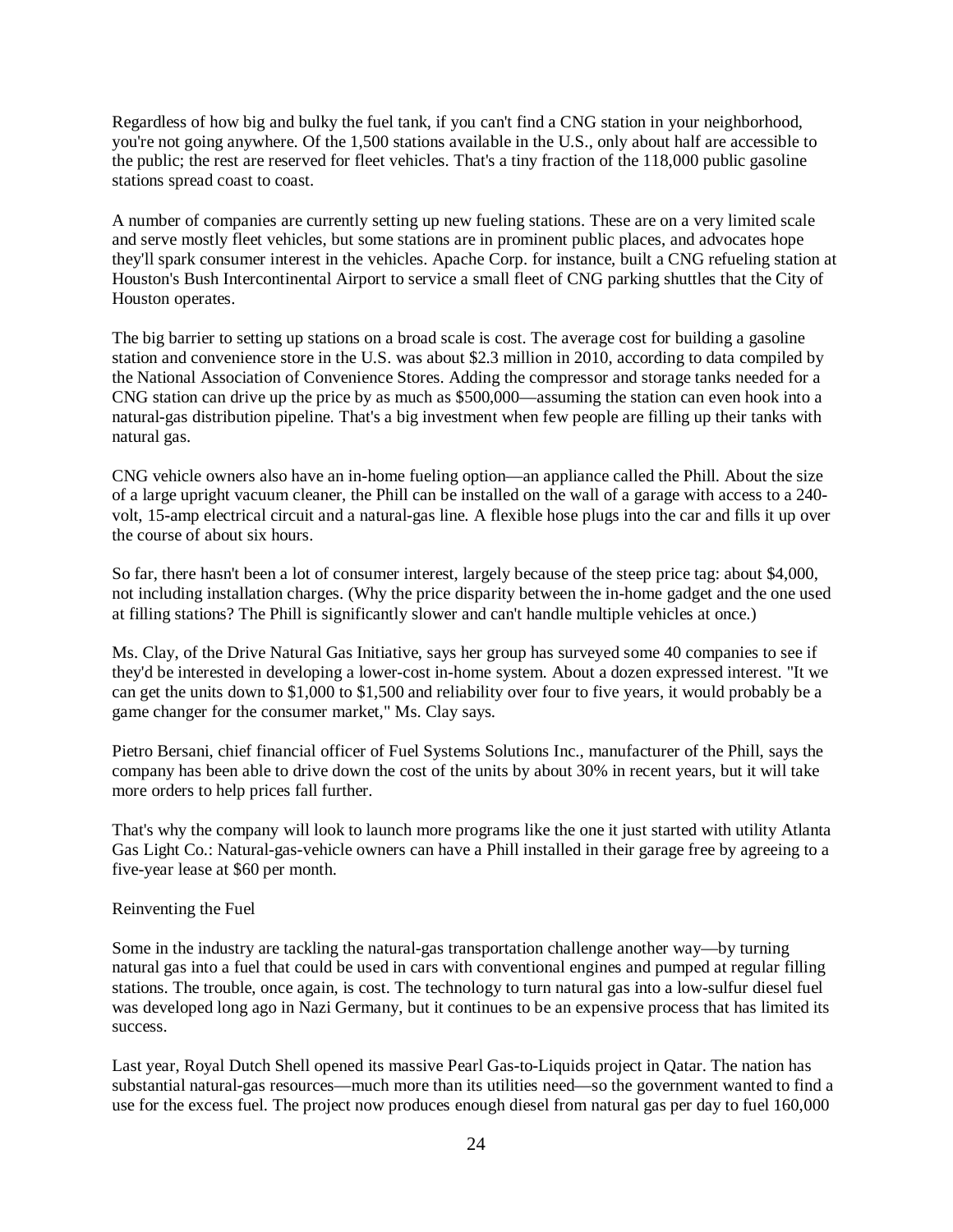cars as well as additives for jet fuel and feedstocks for a wide range of other products. But the project wasn't cheap, at \$18 billion.

Shell is considering a similar plant in Louisiana, where it hopes to draw upon the abundance of U.S. natural gas and take advantage of the full range of other Shell businesses in the region that might benefit from the plant's output. That project could cost up to \$10 billion, but the company hopes lessons learned from building Pearl will help keep those costs down.

Dallas-based chemical firm Celanese Corp. has started to produce fuel-grade ethanol as a substitute for the corn-based ethanol from a plant in Clear Lake, Texas. But the company doesn't expect commercialscale production in the near future.

In Silicon Valley, Siluria Technologies Inc. has figured out how to turn natural gas into ethylene, a feedstock that can be used to make a wide range of fuels and other products. The technique involves a genetically engineered virus that coats itself with a metal that serves as a catalyst.

Siluria President Alex Tkachenko says it remains a laboratory-scale process for now, however, and won't be commercial anytime soon.

#### Reinventing the Driver

Beyond the chemical, mechanical and economic challenges of getting natural gas into the vehicle fleet, there are psychological barriers. The average person doesn't think about natural gas when thinking of alternative vehicles, says Mike Omotoso, senior manager for LMC Automotive U.S., a research firm. "They might think of diesels, but they mainly think of gas-electric hybrids or plug-in electrics. They just aren't aware of natural gas."

Much of how the public will react is unknown. Will there be safety fears? Will people be willing to use the same fuel that heats their houses to run their cars? There's no wide-scale effort to answer those questions.

The arguments that will win over buyers aren't clear either. Honda used the cleaner-emissions pitch when its Civic GX came on the U.S. market in 1998, says Brad Johnson, corporate fleet director with Pacific Honda in San Diego. Now, he says, buyers seem more interested in saving at the pump and using a fuel produced in the U.S. Honda is also promoting the fact that CNG vehicles can drive in high-occupancyvehicle lanes on California freeways.

Even though consumers are slow to adopt natural-gas passenger vehicles, at least a few gas retailers are optimistic that if they build it, drivers will come.

Love's Travel Stops & Country Stores, of Oklahoma City, plans to open 10 retail outlets with CNG pumps this summer, thanks to a partnership with Chesapeake Energy.

And Kwik Trip Inc., an operator of gas stations and convenience stores, opened its first CNG station aimed at passenger-car drivers in La Crosse, Wis., this spring, with plans for several more.

"It's attractive to customers because it's a domestic product, there's a steady supply, and the price is right," says John McHugh, Kwik Trip's communications manager. "If we can offer the consumer a value, we know people will jump on the bandwagon."